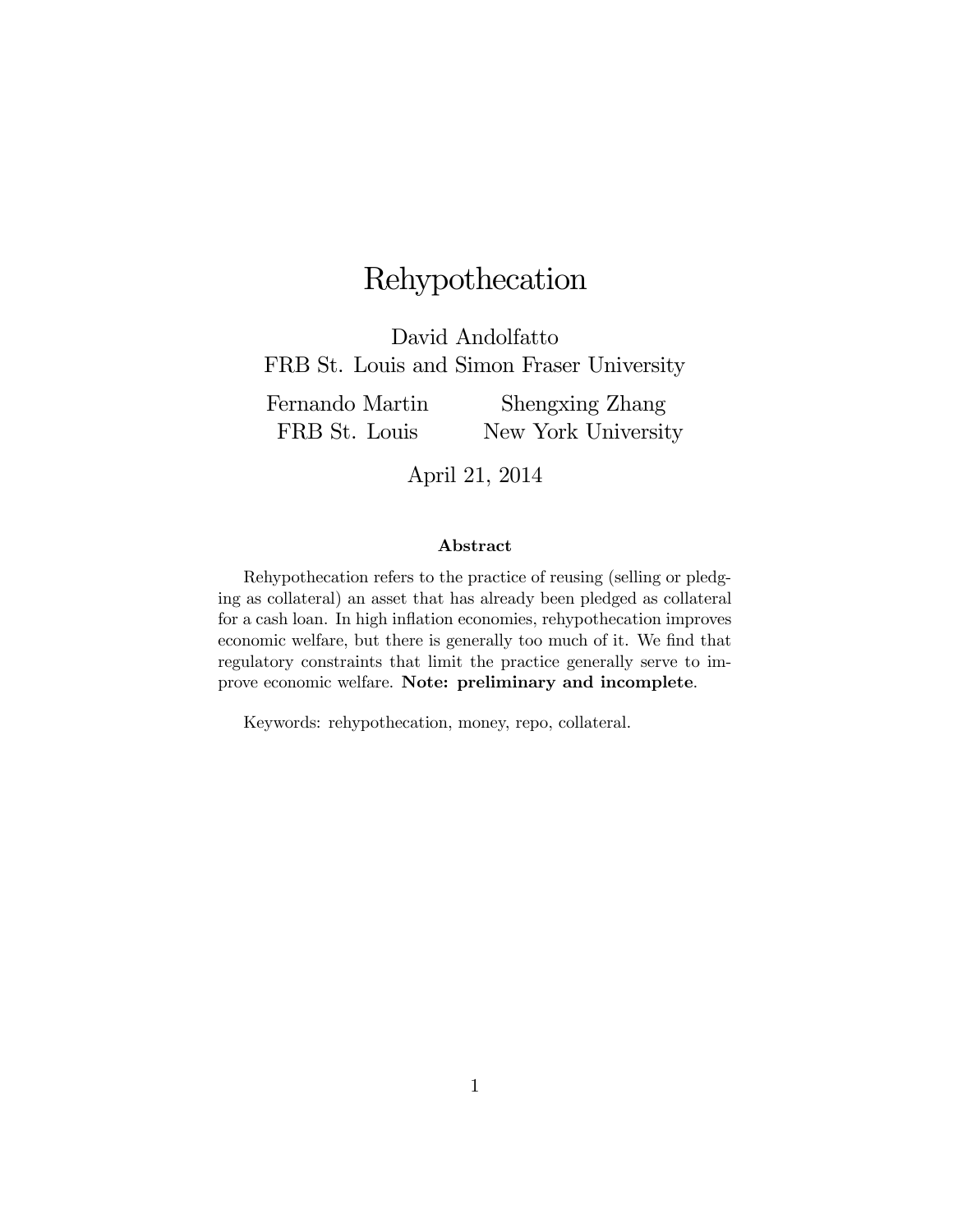## 1 Introduction

Consider two parties who agree to a temporary swap of assets, say cash in exchange for a security, as is characteristic of any repo transaction. From one perspective, the transaction looks like a collateralized cash loan. In a broker-client relationship, for example, the client may ask to borrow cash from the broker in order to purchase a security which is held by the broker on behalf of the client. At some point in the future, the client may wish to sell the security to pay off his loan. But before that day arrives, the broker may find it advantageous to sell the client's security (or to re-pledge it as collateral) in another repo arrangement. The practice of selling a security that has been pledged as collateral is called rehypothecation.

To the uninitiated, the rehypothecation of assets may seem strange at best and possibly illegal at worst. The practice is, in fact, perfectly legal in most jurisdictions. The rehypothecation right is explicitly stated in most brokerage agreements. In granting the right, the client benefits through a lower interest rate on his cash loan. As a result, the client's pledged collateral can potentially be re-used (re-sold) many times over, circulating as a de facto exchange medium. On the surface, at least, it appears that the same collateral is supporting several loans whose aggregate value may far exceed the value of the underlying collateral. To some observers, the outcome resembles a form fractional-reserve banking. As such, it should not be surprising to learn that rehypothecation is often regulated.

One goal of this paper to explore the theoretical implications of a legal restriction that limits (or precludes) the practice of rehypothecation. Of course, to answer this question we need a theory of rehypothecation. To the best of our knowledge, no such theory exists—at least, not one that has been written down in the context of a standard general equilibrium model.

We consider a situation in which two agents are in a trusting relationship a partnership. While trust is present within the partnership, it does not exist among potential trading partners outside the relationship. Thus, intertemporal trades that occur outside the relationship can only occur through the use of an exchange medium. We assume two possible exchange media, one of which is more liquid than the other. That is, in a subset of transactions, only cash can be used. In another subset of transactions, both cash and an interest-bearing security (a Lucas tree) can be used.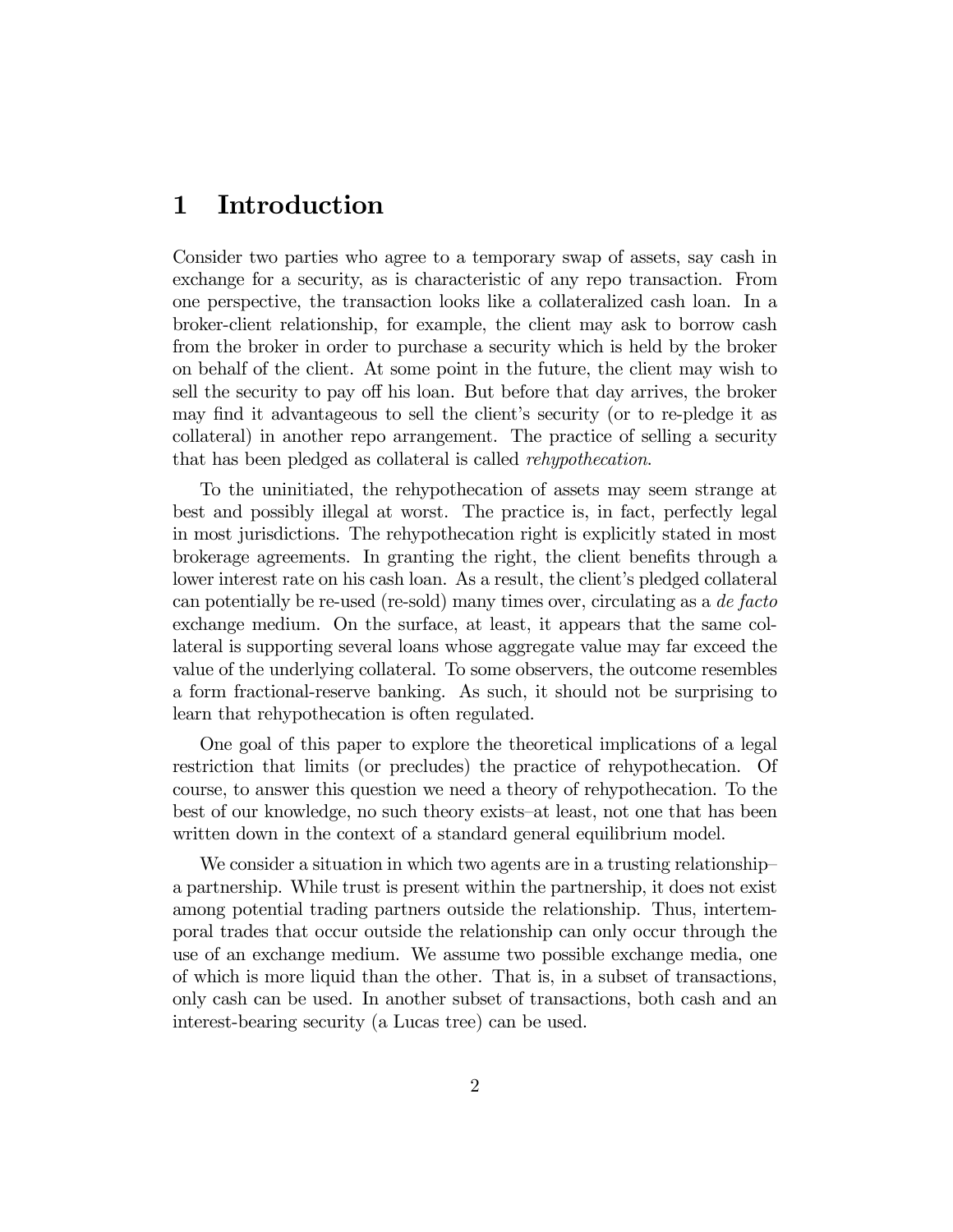At the beginning of a trading day, partners are allocated to one of the two markets. Common sense suggests that their combined wealth, consisting of money and assets, should be temporarily reassigned—cash should flow to the partner who is travelling to the cash market, and assets should flow to the partner travelling to cash/asset market. From an outsider's point of view, the transaction looks like a repo—a collateralized cash loan. Of course, it is not at all clear who is lending what here—we could alternatively interpret the transaction as a loan of securities, collateralized by cash. In the model, however, collateral plays no role in supporting trade *within* the partnership because we assume the existence of trust.

But if the security plays no role in securing debt within a partnership, what accounts for the delivery of assets in exchange for a cash loan? The answer is that the security may play some useful role in a future transaction where securities are an acceptable exchange medium. To realize this potential, it is absolutely essential that asset holder is granted the right of rehypothecation. In this manner, the security enhances the commitment power for the agent engaged extra-partnership trades where securities are acceptable exchange media.

In the context of this simple theory of rehypothecation, we explore the economic implications of real-world restrictions that limit the practice. In Canada, for example, rehypothecation is prohibited, while in the U.K. there are no restrictions. The U.S. falls somewhere in between.

In our model, like most monetary models, the optimal policy is the Friedman rule. At a low enough inflation rate (high enough rate of return on money), rehypothecation plays no economic role. For monetary policies away from the Friedman rule, however, cash-only transactions are constrained. Transactions that are supported with collateral assets may or may not be constrained, depending on the supply of available assets. These two features are familiar in many monetary models. What is new here is the demand for rehypothecation when inflation is away from the Friedman rule. Rehypothecation permits cash to flow where it is needed, and the asset to flow where it can potentially be used to support a future loan.

For our numerical examples, we find that restrictions on the extent of rehypothecation are generally welfare improving. From the perspective of the theory of the second-best, this result is not surprising. The exact mechanism by which the result emerges, however, is interesting. Evidently, the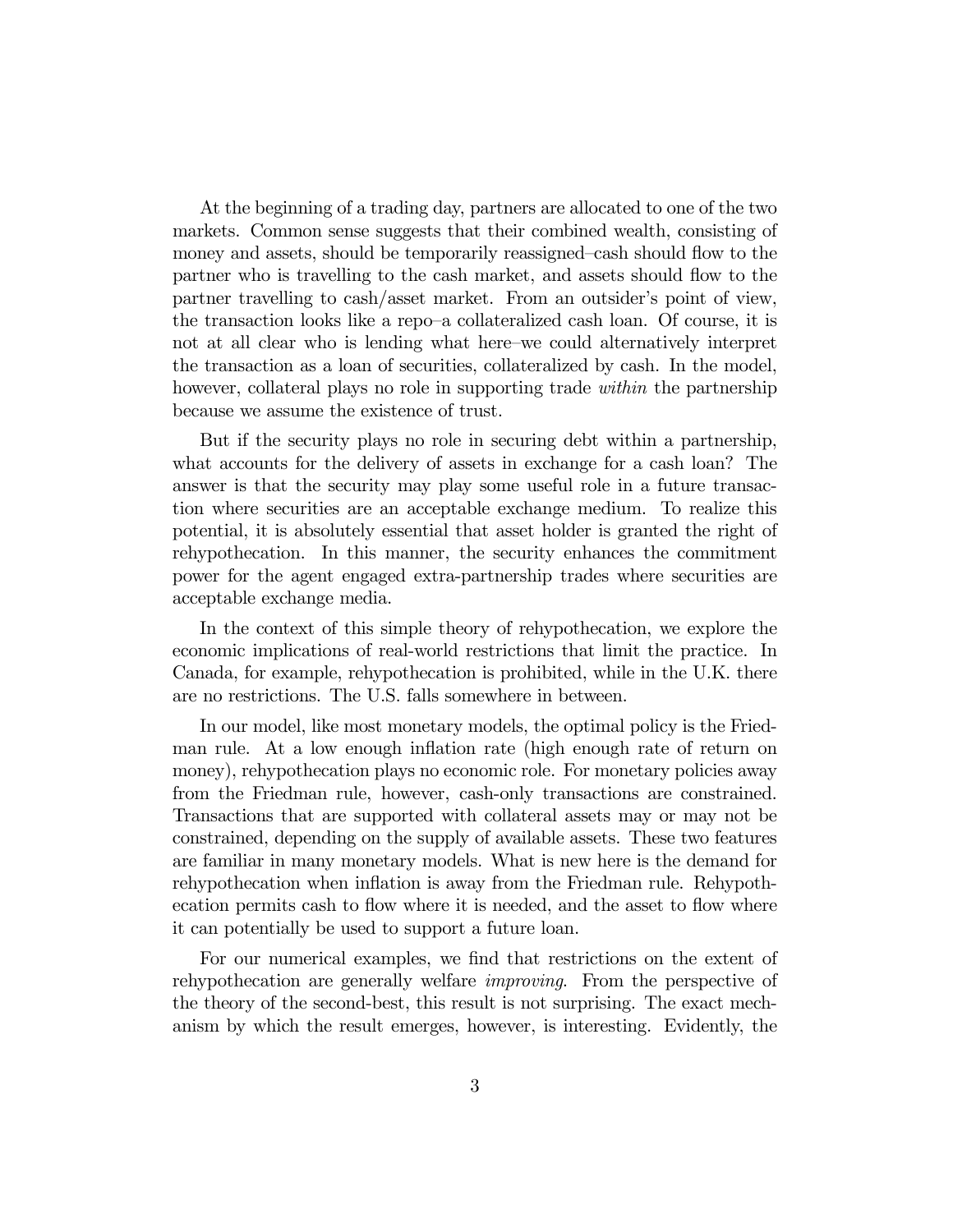regulatory constraint we consider—which is modeled after what we see in reality—has the effect of increasing the demand for cash (there is an incentive to accumulate additional cash to overcome the regulatory restriction). This, in turn, has the effect of increasing the value of cash, which relaxes the cash constraint in the cash-only market. The cost of this is reduced trade in the non-cash market but this latter effect is more than offset by the former.

### 2 Environment

Time is discrete and the horizon is infinite,  $t = 0, 1, 2, \ldots, \infty$ . Each date t is divided into three subperiods labeled the *morning*, *afternoon*, and *night*, respectively. There are two types of infinitely-lived agents labeled *bankers* and workers. There is a continuum of each type of agent, each with population mass normalized to unity.

Each morning, bankers are subject to an idiosyncratic shock that determines whether they have a desire to consume *early* or *late* in the afternoon.<sup>1</sup> Let  $0 < \alpha < 1$  denote the probability of an early consumption opportunity, and let  $\sigma(1 - \alpha)$  denote the probability of a late consumption opportunity,  $0 \leq \sigma \leq 1$ . Let  $y \geq 0$  denote the nonstorable output produced in the afternoon and let  $u(c)$  denote the flow utility payoff from consuming c either early or late. Assume  $u'' < 0 < u'$  and  $u(0) = 0$ .

Each morning, workers are also subject to an idiosyncratic shock that determines whether they have an opportunity to produce early or late (if at all). Let  $\alpha$  denote the probability of having an early production opporunity, and let  $\sigma(1 - \alpha)$  denote the probability of having a late production opportunity. The flow utility payoff from producing  $y$  units of output in the afternoon is denoted  $-h(y)$ , where  $h' > 0$ ,  $h'' \ge 0$  and  $h'(0) = h(0) = 0$ .

In the evening, all agents have linear preferences defined over a nonstorable night-good,  $x \in \mathbb{R}$  (negative values of x are interpreted as production). Thus, our model adopts the quasilinear preference structure of Lagos and Wright (2005). Preferences for banker  $i \in [0, 1]$  are given by

$$
E_0^i \sum_{t=0}^{\infty} \delta^t \left[ u(c_t(i)) + x_t^b(i) \right] \tag{1}
$$

<sup>&</sup>lt;sup>1</sup>One might alternatively model an investment opportunity.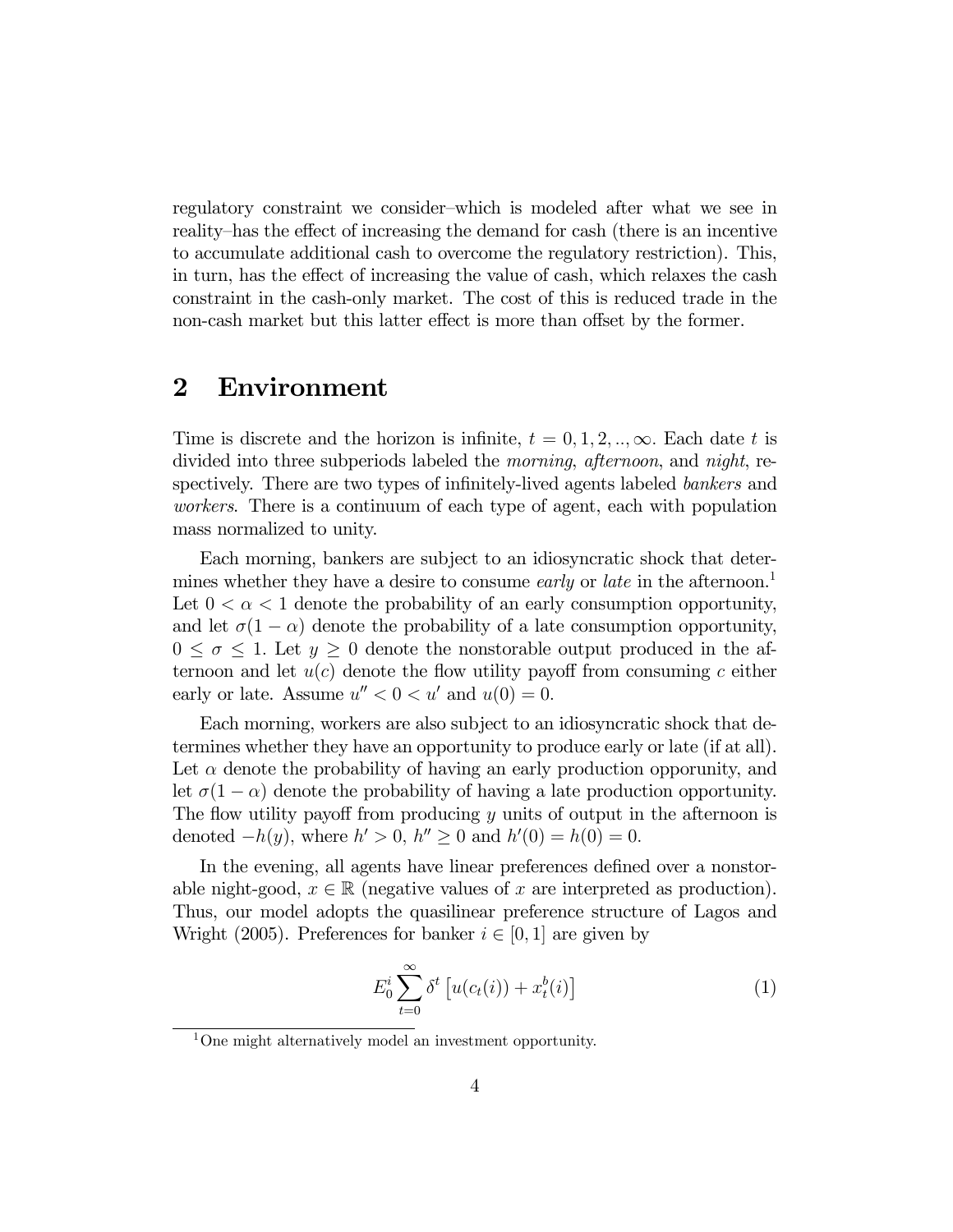and preferences for worker  $i \in [0,1]$  are given by

$$
E_0^i \sum_{t=0}^{\infty} \delta^t \left[ -h(y_t(i)) + x_t^w(i) \right] \tag{2}
$$

where  $0 < \delta < 1$ .

The environment has a single productive asset—a Lucas tree that generates a constant income flow  $\omega \geq 0$  at the beginning of each night.

A Pareto optimal allocation is a feasible allocation that maximizes a weighted sum of ex ante utilities  $(1)$  and  $(2)$ . If  $u$  is strictly concave, then efficiency dictates  $c_t(i) = c_t$  for all bankers that have a desire to consume (and  $c_t(i)=0$  for those that do not). If h is strictly convex, then efficiency dictates  $y_t(i) = y_t$  for all workers that have an opportunity to produce (and  $y_t(i)=0$  for those that do not). Since there are equal numbers of bankers and workers early and late each afternoon, the resource constraint implies  $c_t = y_t$  for all t. Clearly, the efficient afternoon allocation is stationary and satisfies  $u'(y^*) = h'(y^*)$ .

The resource constraint at night is given by

$$
\int_{0}^{1} x_{t}^{b}(i)di + \int_{0}^{1} x_{t}^{w}(i)di = \omega
$$
\n(3)

One may without loss treat bankers and workers symmetrically, so let  $x =$  $x_t^w(i)$  and  $z = x_t^b(i)$  for all i and t. The resource constraint is therefore just  $x + z = \omega$ . The choice of x (and z) serves to only distribute utility. Since the total surplus is proportional to  $[u(y^*) - h(y^*)]$ , the ex ante participation constraints are satisfied for any x such that  $h(y^*) < x < u(y^*)$ .

### 3 Market structure

Assume for the moment that agents cannot communicate with each other in the morning. For now, bankers and workers simply realize their types in the morning and then move into their afternoon encounters. These encounters, as well as those in the evening, occur in centralized meeting places. We assume competitive spot markets.

If agents could commit to their promises, the solution to the resource allocation problem would be simple: bankers could borrow their afternoon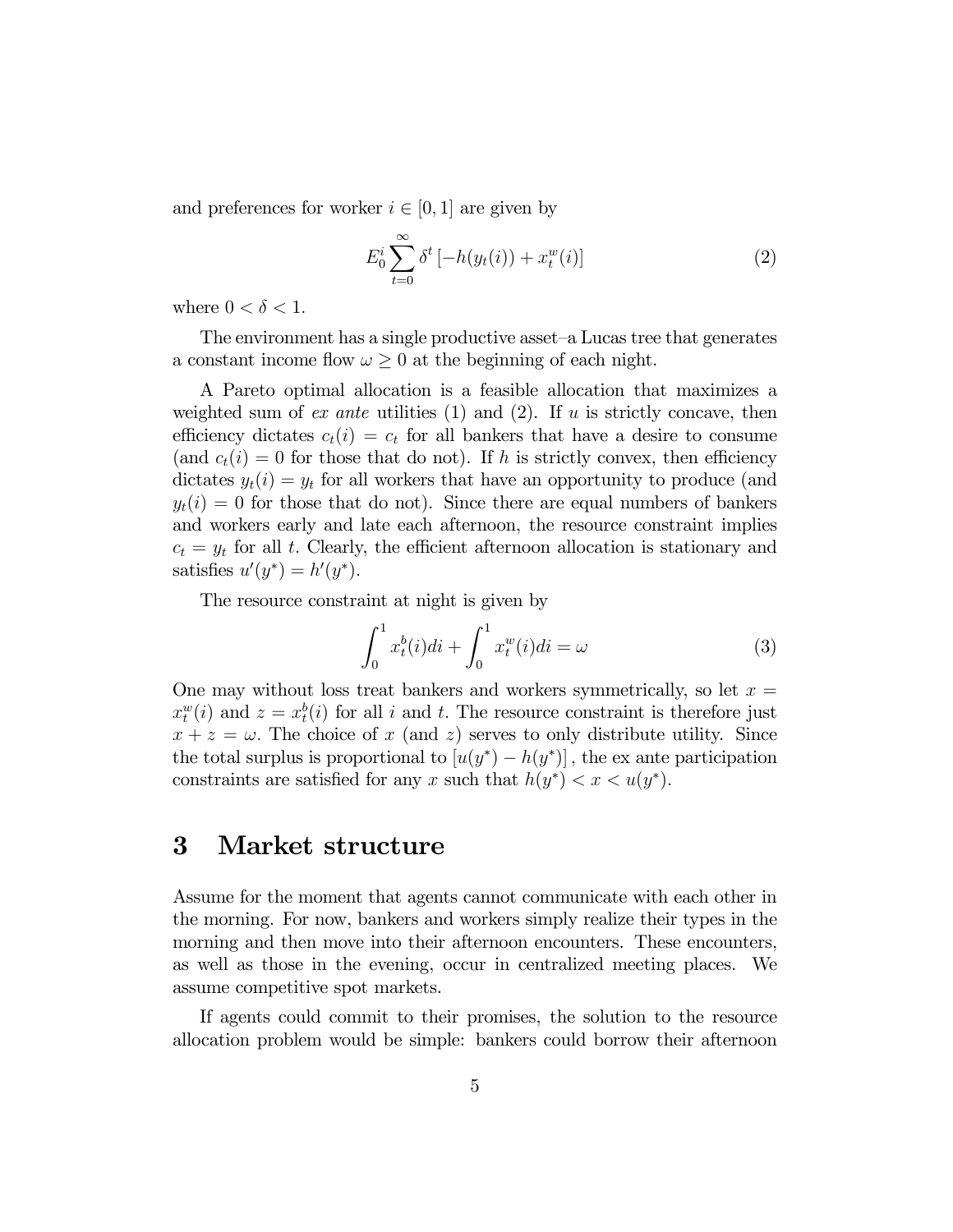consumption directly from workers, repaying them in the evening. Assume instead that agents are anonymous—that is, they lack commmitment and that their personal trading histories are unavailable. In this case, an exchange medium is necessary for trade. In principle, this exchange medium could take the form of equity shares in the Lucas tree. We assume that equity can be used as a payment instrument in late afternoon trades but not in early afternoon trades. Early afternoon trades can only be financed with cash a fiat money instrument. That is, we impose a cash-in-advance constraint on early afternoon trades, but not on late afternoon trades (where both cash and equity may be used).

Throughout we assume that the supply of fiat money grows at a constant gross rate  $\mu > \delta$  and that new money is injected (or withdrawn) via lump-sum transfers (or taxes) in the evening.

## 4 Decision making

#### 4.1 Bankers

#### 4.1.1 Afternoon trading

Consider a banker that enters the morning with wealth portfolio  $(m, a)$ , where m represents money and a represents claims to the asset. Let  $(m'_e, a'_e)$  denote the wealth portfolio carried into the night by early bankers. Since the asset is assumed to be illiquid in early afternoon trades,  $a'_e = a$ . Let  $p_e$  denote the money price of early afternoon output  $y_e$ . Then  $m'_e = m - p_e y_e$ , subject to the cash-in-advance constraint  $m'_e \geq 0$ .

Let  $B<sup>e</sup>(m, a)$  denote the value of being an early banker and let  $V(m', a')$ denote the value of being a banker that enters the night with portfolio  $(m', a')$ . These value functions must satisfy the following recursive relationship:

$$
B^{e}(m, a) \equiv \max_{y_e} \{ u(y_e) + V(m - p_e y_e, a) + \lambda_e [m - p_e y_e] \}
$$
 (4)

The demand for early afternoon output must satisfy:

$$
(1/p_e)u'(y_e) = V_1(m'_e, a) + \lambda_e
$$
 (5)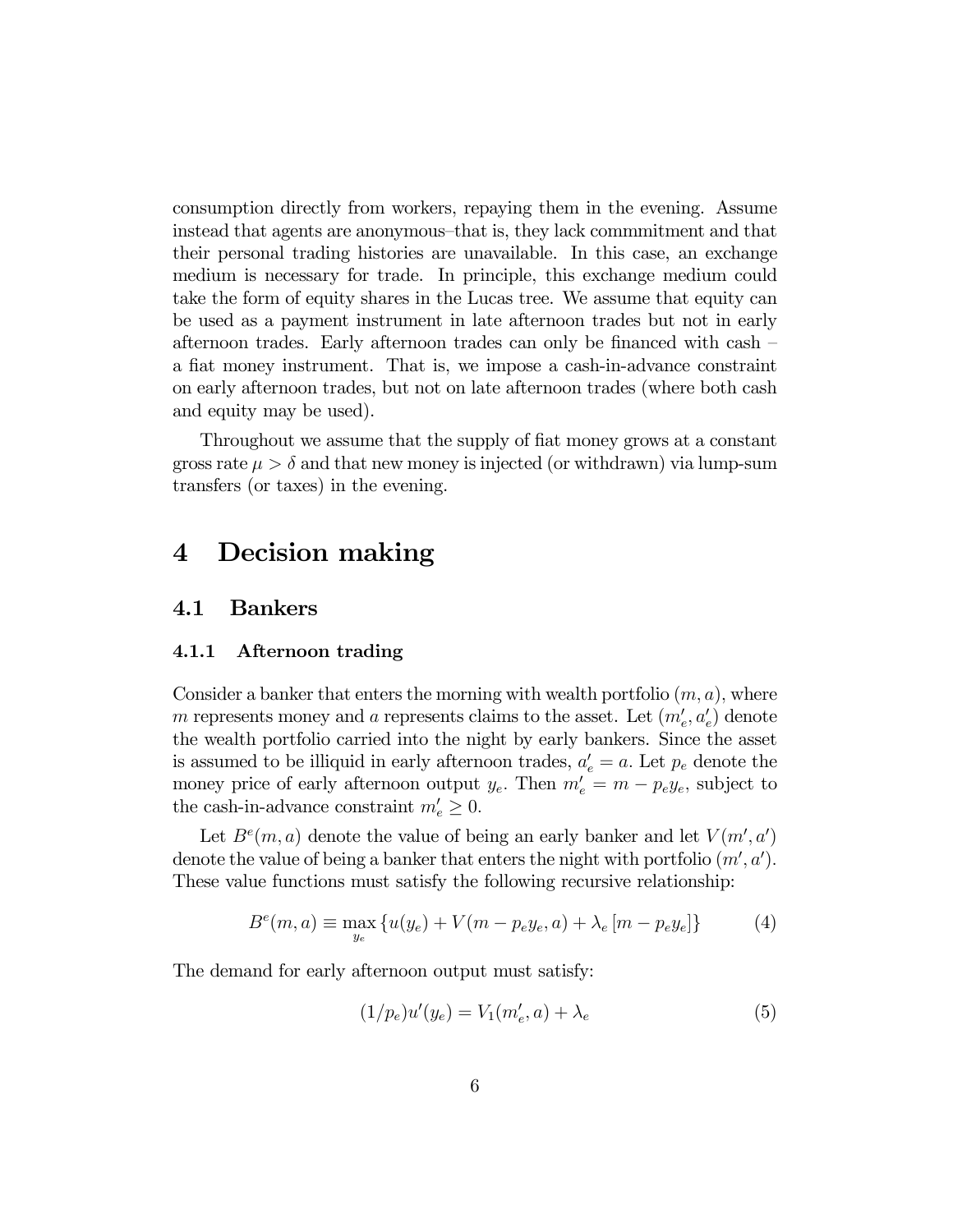By the envelope theorem:

$$
B_1^e(m, a) = (1/p_e)u'(y_e)
$$
 (6)

$$
B_2^e(m, a) = V_2(m'_e, a)
$$
 (7)

Let  $B^l(m, a)$  denote the value of being an late banker. Let  $p_l$  denote the money price of goods and  $q_l$  the money price of the asset in the late afternoon. Then  $m'_l \equiv m + q_l a - p_l y_l - q_l a'_l$ , with  $m'_l \geq 0$  and  $a'_l \geq 0$ . Note that these latter two non-negativity constraints imply that late bankers can finance purchases only out of accumulated wealth:  $m + q_l a \geq p_l y_l$ . Their choice problem is given by:

$$
B^{l}(m, a) \equiv \max_{y_{l}, a'_{l}} \{ u(y_{l}) + V(m'_{l}, a'_{l}) + \lambda_{l} [m + q_{l}a - p_{l}y_{l} - q_{l}a'_{l}] + \xi a'_{l} \} \quad (8)
$$

The demands for late afternoon goods and assets must satisfy:

$$
(1/p_l)u'(y_l) = V_1(m'_l, a'_l) + \lambda_l \tag{9}
$$

$$
q_l V_1(m'_l, a'_l) = V_2(m'_l, a'_l) + \xi \tag{10}
$$

By the envelope theorem:

$$
B_1^l(m, a) = (1/p_l)u'(y_l)
$$
 (11)

$$
B_2^l(m, a) = (q_l/p_l)u'(y_l)
$$
 (12)

#### 4.1.2 Evening trading

Let  $B(m, a)$  denote the value of entering the morning as a banker with portfolio  $(m, a)$ ; i.e.,

$$
B(m,a) \equiv \alpha B^{e}(m,a) + \sigma(1-\alpha)B^{l}(m,a) + (1-\sigma)(1-\alpha)V(m,a)
$$
 (13)

For a banker that enters the evening with portfolio  $(m', a')$ , the choice problem is given by:

$$
V(m', a') \equiv \max_{m^+, a^+} \left\{ x + \delta B(m^+, a^+) \right\} \tag{14}
$$

subject to:

$$
x = (\phi + \omega) a' + (1/p)(m' - m^{+}) - \phi a^{+} - \tau
$$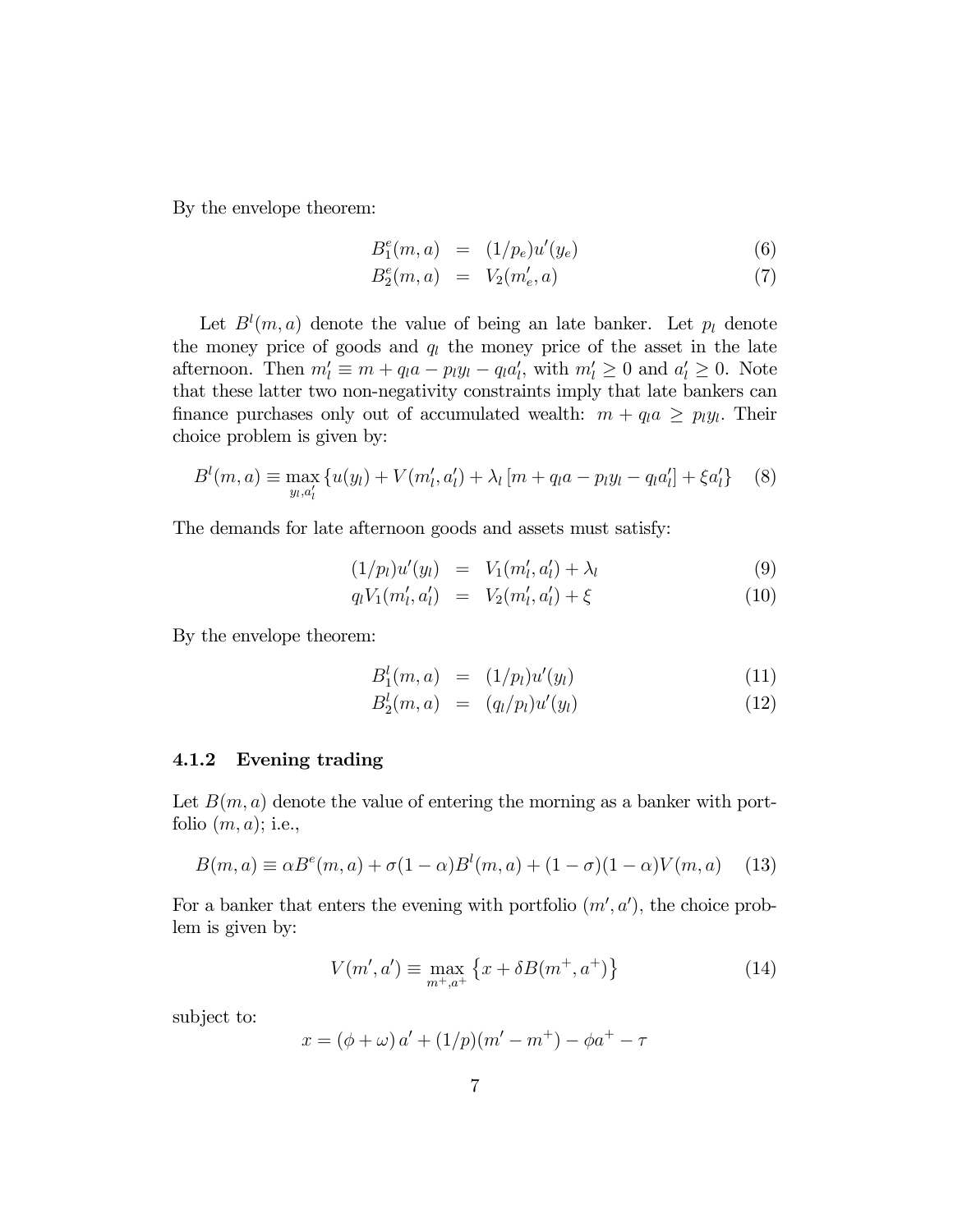where  $\phi$  denotes the real ex-dividend asset price in the evening,  $p$  denotes the evening price-level, and  $\tau$  represents a lump-sum tax. There are also the non-negativity constraints  $m^+, a^+ \geq 0$ , but we anticipate that these will not bind for bankers in the evening.<sup>2</sup> The money and asset demands in the evening must satisfy:

$$
(1/p) = \delta B_1(m^+, a^+) \tag{15}
$$

$$
\phi = \delta B_2(m^+, a^+) \tag{16}
$$

By the envelope theorem:

$$
V_1(m', a') = (1/p) \tag{17}
$$

$$
V_2(m',a') = (\phi + \omega) \tag{18}
$$

#### 4.2 Workers

#### 4.2.1 Afternoon trading

Early afternoon workers supply product for money:

$$
W^{e}(m, a) \equiv \max_{y_e} \{ -h(y_e) + N(m + p_e y_e, a) \}
$$
 (19)

Product supply must satisfy:

$$
(1/p_e)h'(y_e) = N_1(m'_e, a)
$$
\n(20)

By the envelope theorem:

$$
W_1^e(m, a) = (1/p_e)h'(y_e)
$$
 (21)

$$
W_2^e(m, a) = N_2(m'_e, a)
$$
 (22)

Late afternoon workers supply product for money and/or assets:

$$
W^{l}(m, a) \equiv \max_{y_{l}, a'_{l}} \{-h(y_{l}) + N(m'_{l}, a'_{l})\}
$$

where  $m'_l = m + q_l a + p_l y_l + q_l a'_l$ . While there are non-negativity constraints to consider here  $(m'_l, a'_l \geq 0)$ , we anticipate that these will not bind as workers

<sup>2</sup>Bankers will want to rebuild their asset positions in order to finance their consumption expenditures the next day.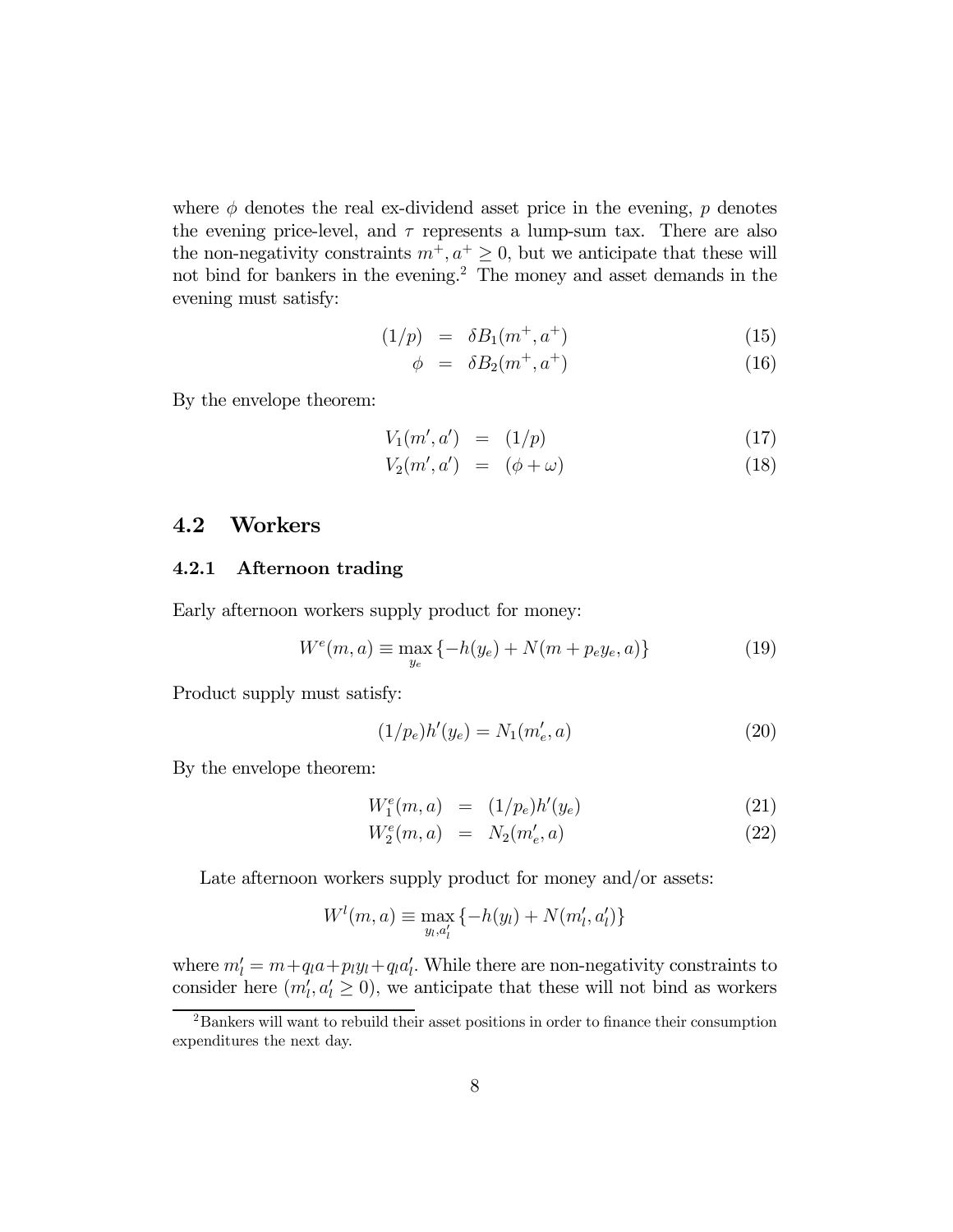will want to accumulate wealth in the afternoon. Consequently, optimal behavior is characterized by:

$$
(1/p_l)h'(y_l) = N_1(m'_l, a'_l)
$$
 (23)

$$
q_l N_1(m'_l, a'_l) = N_2(m'_l, a'_l)
$$
\n(24)

By the envelope theorem:

$$
W_1^l(m, a) = (1/p_l)h'(y_l)
$$
\n(25)

$$
W_2^l(m, a) = q_l N_1(m'_l, a'_l)
$$
\n(26)

#### 4.2.2 Evening trading

Let  $W(m, a)$  denote the value of entering the morning as a banker with portfolio  $(m, a)$ ; i.e.,

$$
W(m, a) \equiv \alpha W^{e}(m, a) + \sigma (1 - \alpha) W^{l}(m, a) + (1 - \sigma)(1 - \alpha) N(m, a) \quad (27)
$$

For a worker that enters the evening with portfolio  $(m', a')$ , the choice problem is given by:

$$
N(m', a') \equiv \max_{m^+, a^+} \left\{ \begin{array}{c} \left[ (\phi + \omega) a' + (1/p)(m' - m^+) - \phi a^+ - \tau \right] + \delta W(m^+, a^+) \\ + \zeta m^+ + \xi a^+ \end{array} \right\}
$$
(28)

We anticipate that workers will want to dispose of their money and asset holdings in the evening, so here we make explicit the non-negativity constraints  $m^+, a^+ \geq 0$ . Optimality requires:

$$
(1/p) = \delta W_1(m^+, a^+) + \zeta \tag{29}
$$

$$
\phi = \delta W_2(m^+, a^+) + \xi \tag{30}
$$

By the envelope theorem:

$$
N_1(m', a') = (1/p) \tag{31}
$$

$$
N_2(m',a') = (\phi + \omega) \tag{32}
$$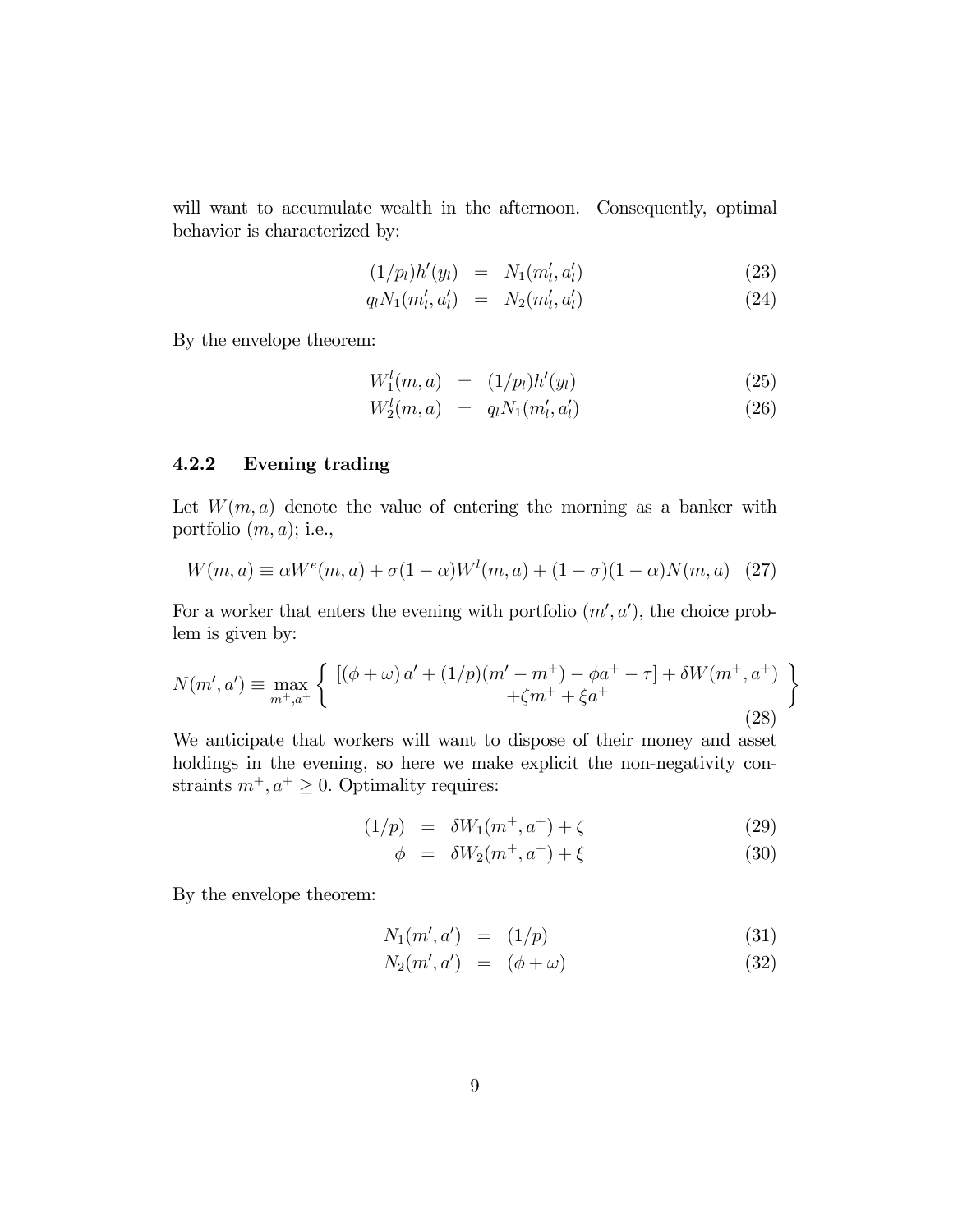### 4.3 Gathering restrictions

Let's start with the bankers in the evening. Use  $(13)$  to derive expressions for  $B_1$  and  $B_2$  and combine these with (15) and (16) to form the expressions:

$$
(1/p) = \delta \left\{ \alpha B_1^e(m^+, a^+) + \sigma (1 - \alpha) B_1^l(m^+, a^+) + (1 - \sigma)(1 - \alpha) V_1(m^+, a^+) \right\}
$$
  

$$
\phi = \delta \left\{ \alpha B_2^e(m^+, a^+) + \sigma (1 - \alpha) B_2^l(m^+, a^+) + (1 - \sigma)(1 - \alpha) V_2(m^+, a^+) \right\}
$$

Next, use  $(6)$ ,  $(11)$ ,  $(17)$  and  $(7)$ ,  $(12)$ ,  $(18)$  with the expressions above to form:

$$
(1/p) = \delta \left\{ \alpha (1/p_e^+) u'(y_e^+) + \sigma (1-\alpha)(1/p_l^+) u'(y_l^+) + (1-\sigma)(1-\alpha)(1/p^+) \right\}
$$
  
\n(33)  
\n
$$
\phi = \delta \left\{ \alpha (\phi^+ + \omega) + \sigma (1-\alpha) q_l^+ (1/p_l^+) u'(y_l^+) + (1-\sigma)(1-\alpha) (\phi^+ + \omega) \right\}
$$
  
\n(34)

Now combine the workers' optimality conditions (20) and (23) with (31) to form:

$$
(1/p) = (1/p_e)h'(y_e)
$$
 (35)

$$
(1/p) = (1/p_l)h'(y_l) \t\t(36)
$$

Combining  $(24)$  with  $(31)$  and  $(32)$ , we have:

$$
(\phi + \omega) = (q_l/p) \tag{37}
$$

Next, multiply both sides of (33) by  $p^+$  to get:

$$
(p^{+}/p) = \delta \left\{ \alpha (p^{+}/p_{e}^{+}) u'(y_{e}^{+}) + \sigma (1-\alpha) (p^{+}/p_{l}^{+}) u'(y_{l}^{+}) + (1-\sigma) (1-\alpha) \right\}
$$

At this stage, we impose the following stationarity restrictions:  $\phi^+ = \phi$ ,  $(p^+/p) = \mu, (p^+/p_e^+) = (p/p_e), (p^+/p_l^+) = (p/p_l), y_e^+ = y_e, y_l^+ = y_l$ . Invoking stationarity, this latter expression becomes:

$$
1 = \left(\frac{\delta}{\mu}\right) \left\{ \alpha(p/p_e) u'(y_e) + \sigma(1-\alpha)(p/p_l) u'(y_l) + (1-\sigma)(1-\alpha) \right\}
$$

Now use (35) and (36) to form:

$$
1 = \left(\frac{\delta}{\mu}\right) \left\{ \alpha L(y_e) + \sigma(1 - \alpha) L(y_l) + (1 - \sigma)(1 - \alpha) \right\} \tag{38}
$$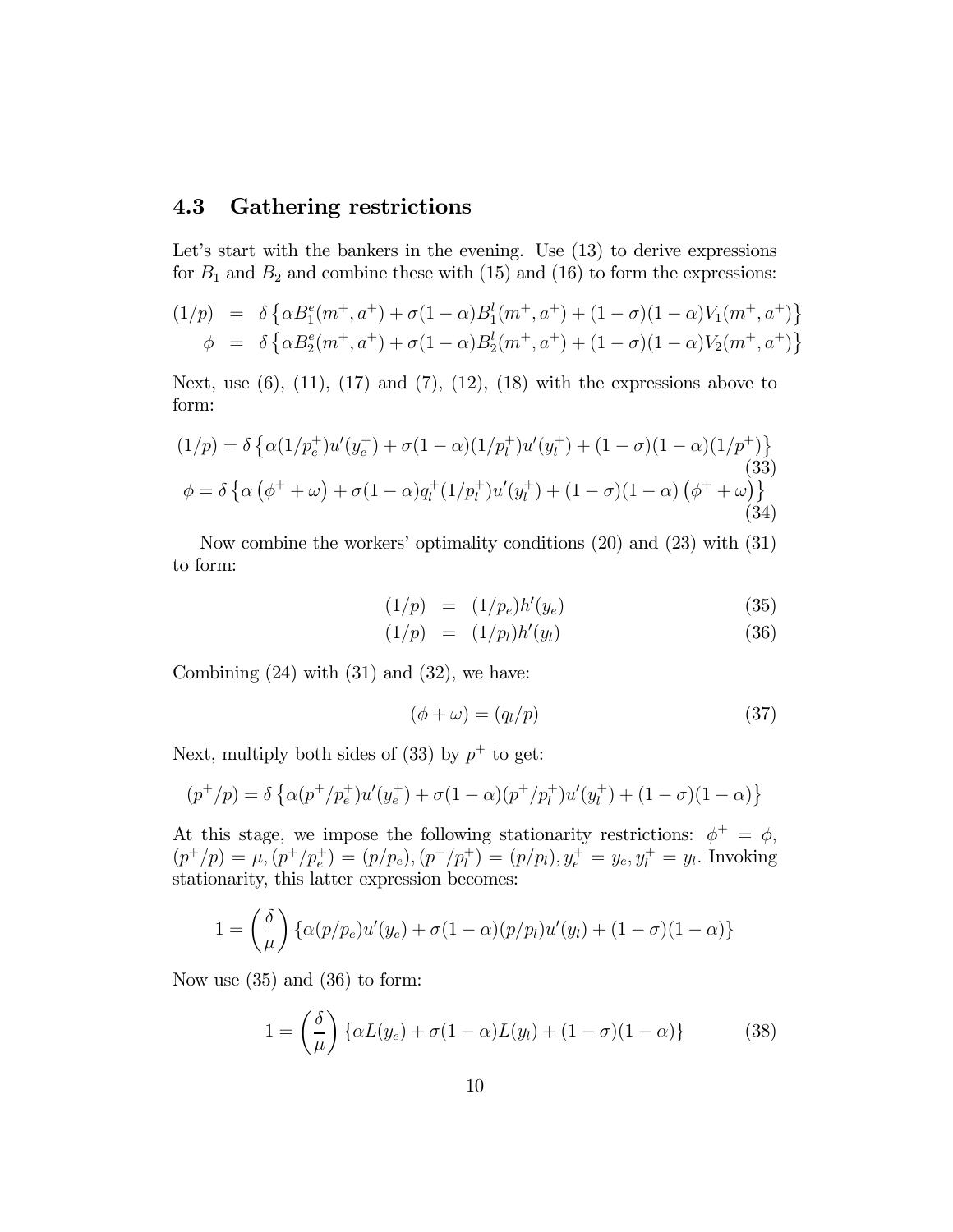where

$$
L(y) \equiv \left(\frac{u'(y)}{h'(y)}\right)
$$

Note that  $L'(y) < 0$  and  $L(y^*)=1$ .

**Lemma 1** Condition (38) implies that the first-best allocation  $y_l = y_h =$  $y^*$ can only be implemented with the Friedman rule  $\mu = \delta$ .

Consider next equation (34) with stationarity imposed:

$$
\phi = \delta \left\{ \alpha (\phi + \omega) + \sigma (1 - \alpha) (q_l / p_l) u'(y_l) + (1 - \sigma) (1 - \alpha) (\phi + \omega) \right\}
$$

Using condition (37) we can derive:

$$
\frac{q_l}{p_l} = \frac{p}{p_l} \frac{q_l}{p} = \frac{p}{p_l} \left( \phi + \omega \right) = \frac{\left( \phi + \omega \right)}{h'(y_l)}
$$

Combining this latter expression with the former, we derive:

$$
\phi = \delta (\phi + \omega) \{ \alpha + \sigma (1 - \alpha) L(y_l) + (1 - \sigma) (1 - \alpha) \}
$$
 (39)

Lemma 2 Condition (39) implies that the asset possesses a liquidity premium  $\phi - \phi^* > 0$  iff trade is constrained in the late afternoon market;  $L(y_l) > 1$   $(y_l < y^*).$ 

#### 4.4 Equilibrium

In what follows, we assume a monetary policy away from the Friedman rule; i.e.,  $\mu > \delta$ . Because only cash is used in early afternoon trades,  $\mu > \delta$  implies that the equilibrium level of production is inefficient,  $0 < y_e < y^*$ . From condition (5), this in turn implies  $\lambda_e > 0$  so that bankers spend all their cash in the early afternoon:  $p_e y_e = m$ . As  $m = M$  in equilibrium, we have:

$$
p_e = \frac{M}{y_e} \tag{40}
$$

While early afternoon trades are necessarily constrained, the same is not true of late afternoon trades. This is because the banker is permitted to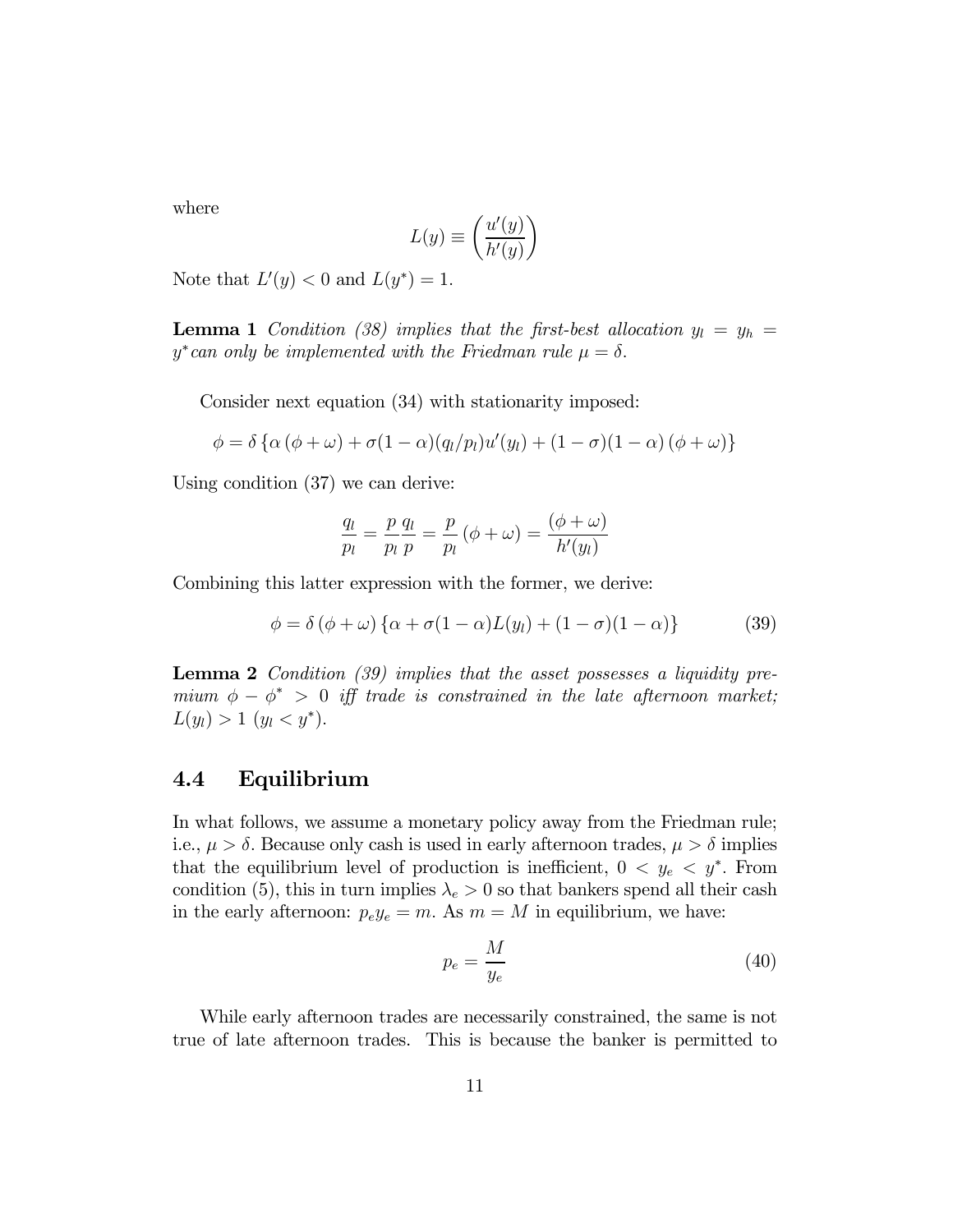use his asset as an exchange medium in the late afternoon market. Whether trading is constrained or not in the late afternoon depends on parameters. Recall that the liquidity constraint for the late banker is  $m + q_l a \geq p_l y_l$ . In any equilibrium we have  $m = M$  and  $a = 1$ , so that:

$$
p_l y_l \le M + q_l \tag{41}
$$

with (41) holding with equality if  $y_l < y^*$ .

Since  $\mu > \delta$ , we know that  $0 < y_e < y^*$ . The question is whether trade in the late afternoon is constrained or not. If it is unconstrained, then  $y_l = y^*$ and conditions (38) and (39) become:

$$
1 = \left(\frac{\delta}{\mu}\right) \left\{\alpha L(y_e) + 1 - \alpha\right\} \tag{42}
$$

$$
\phi = \delta(\phi + \omega) \tag{43}
$$

which implies that the asset is priced at its fundamental value. Condition (41) in this case satisfies  $M/p_l + q_l/p_l \geq y^*$ , or

$$
\frac{M}{p}\frac{p}{p_l} + \frac{q_l}{p}\frac{p}{p_l} \ge y^*
$$

Conditions (35) and (40) imply  $M/p = y_e h'(y_e)$ . Condition (37) implies that  $(q_l/p) = (\phi + \omega)$ . Condition (36) implies that  $(p/p_l) = 1/h'(y_l)$ . Combining these results with the expression above yields  $y_e h'(y_e) + (\phi + \omega) \ge y^* h'(y^*),$ or

$$
\left(\frac{\omega}{1-\delta}\right) \ge y^* h'(y^*) - y_e h'(y_e) \tag{44}
$$

where  $y_e$  is determined by (42). Notice that  $y_e$  is independent of  $\omega$  and is a decreasing function of  $\mu$ . Consequently,  $\hat{\omega}(\mu) \equiv (1-\delta) [y^* h'(y^*) - y_e h'(y_e)]$  is an increasing function of  $\mu$ , with  $\hat{\omega}(\delta)=0$ . In short, it becomes more difficult to implement efficient trades at higher inflation rates.

In "asset poor" economies ( $\omega$  sufficiently small), condition (44) is violated so that the late banker's liquidity constraint binds:

$$
(\phi + \omega) = y_l h'(y_l) - y_e h'(y_e)
$$
\n(45)

In this case, the equilibrium  $(y_e, y_l, \phi)$  is characterized by conditions (38), (39) and (45).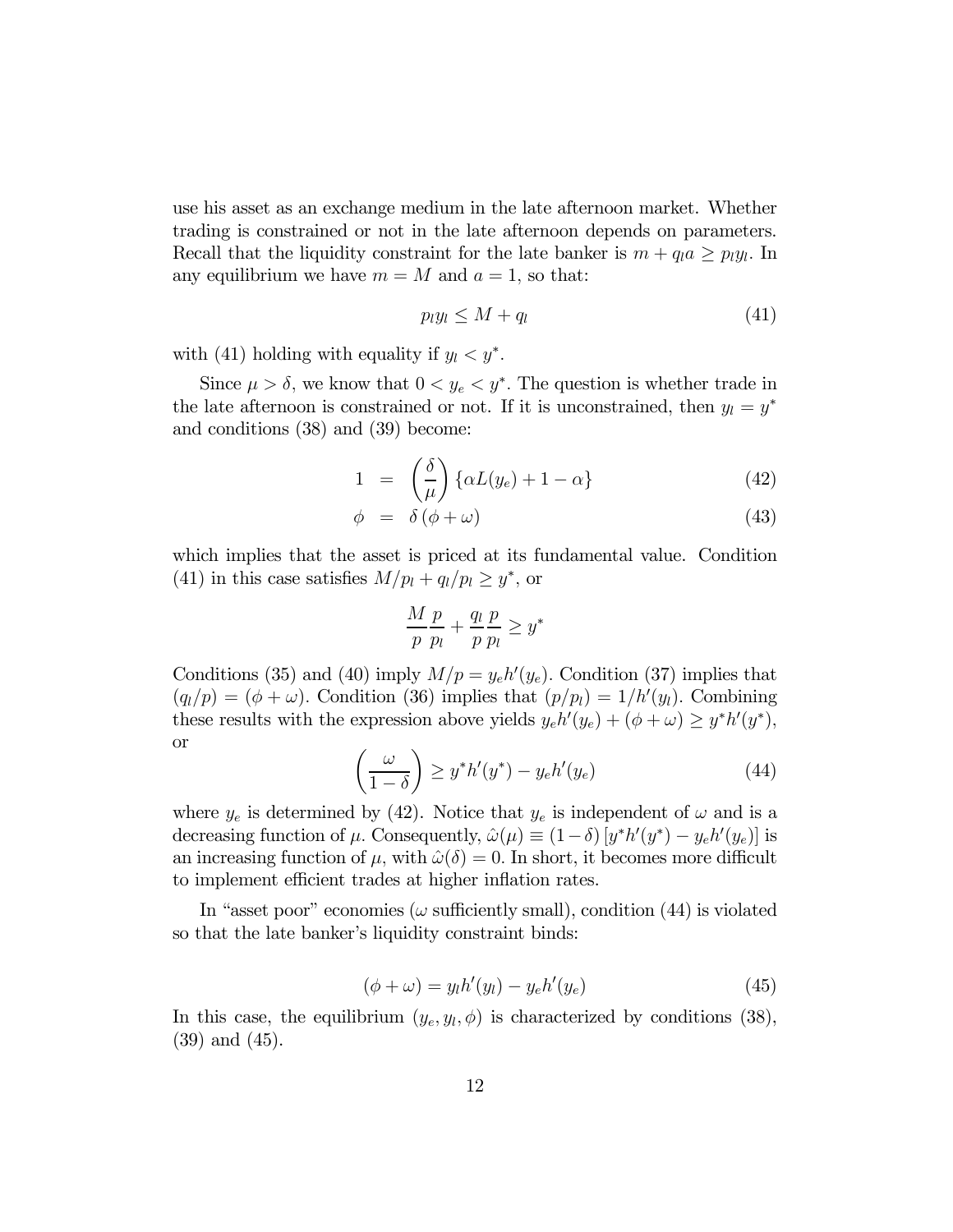**Proposition 3** For  $\mu = \delta$  (Friedman rule), the equilibrium is efficient:  $y_e =$  $y_l = y^*$  independent of  $\omega$ . Given  $\mu > \delta$ , we have  $0 < y_e < y^*$  and  $y_l = y^*$  for  $\omega \geq \hat{\omega}(\mu)$ , with  $(y_e, \phi)$  determined by (42), (43); and  $0 < y_e \leq y_l < y^*$  for  $\omega < \hat{\omega}(\mu)$  with  $(y_e, y_l, \phi)$  determined by (38), (39) and (45).

## 5 Rehypothecation

The relevant region in the parameter space consist of cases for which  $\omega$  <  $\hat{\omega}(\mu)$  and  $\mu > \delta$ . In this region, there is an "asset shortage" in the sense that the Lucas tree commands a liquidity premium. That is, it's market price is above its fundamental value, reflecting the scarcity of available exchange media.

Early models of asset scarcity (e.g., see Geromichalos, et. al. 2007) stress a general lack of high quality (liquid) assets. In the equilibrium described above, the problem has as much to do with the distribution of a given amount of liquidity. In the present context, note that the early bankers in our model possess the asset in their wealth portfolio even though they can make no immediate use of it for making payments. Late bankers, on the other hand, are strapped for liquidity. It seems that there may be room for a deal between bankers.

There is more than one way in which to set things up here. To demonstrate the basic point, we consider the simplest possible scenario. Imagine that bankers are matched pairwise and that they can commit perfectly to arrangements agreed upon between themselves (commitment is still lacking in dealings between bankers and workers). Moreover, to make things even more simple than they need to be, assume that banker types are perfectly negatively correlated within each pairwise match. In short, we coalesce two bankers into one decision-making unit, with each banker alternating stochastically between types, such that the two bankers are always different types (let  $\alpha = 1/2$ ). We discuss later the implications of relaxing commitment power among the bankers.<sup>3</sup>

 $3\text{We could also cite the Corbae and Ritter paper.}$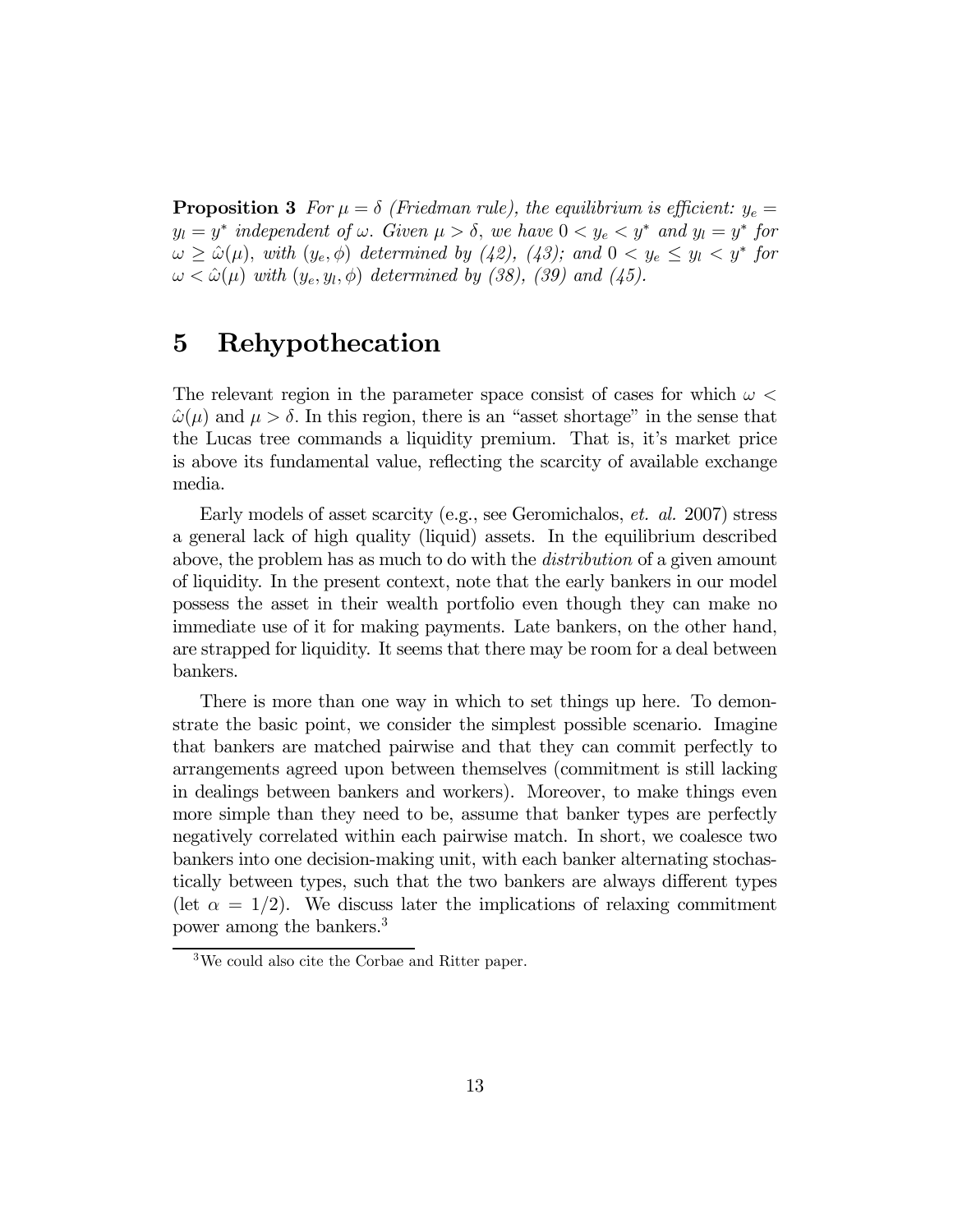#### 5.1 Banker coalition

Consider then a pair of bankers—a coalition—entering the morning of a period with *combined* wealth portfolio  $(m, a)$ . Let  $(m_l, a_l)$  denote the portfolio allocated to the late banker. Then the early banker faces the following liquidity constraint,

$$
m - m_l - p_e y_e \ge 0 \tag{46}
$$

and a flow budget constraint,

$$
m + q_l a - m_l - q_l a_l - p_e y_e \ge 0
$$
\n(47)

together with the restrictions,

$$
m_l \geq 0 \tag{48}
$$

$$
a - a_l \geq 0 \tag{49}
$$

There are also the restrictions  $m_l \leq m$  and  $a_l \geq 0$ , but we anticipate that these will never bind.<sup>4</sup>

Consider now the late banker. If he has no opportunity to trade, then he simply carries his portfolio into the evening, pooling them with the early banker. If the late banker does have a trading oppportunity, he faces the liquidity constraint,

$$
m_l + q_l a_l \geq p_l y_l \tag{50}
$$

and the flow budget constraint,

$$
m_l + q_l a_l - m'_l - q_l a'_l - p_l y_l \ge 0 \tag{51}
$$

where  $(m'_l, a'_l)$  is the portfolio the late banker carries into the evening. We also impose the restrictions,

$$
m'_l \geq 0 \tag{52}
$$

$$
a'_l \geq 0 \tag{53}
$$

Each banker is assumed to own an equal share of the coalition portfolio  $(m/2, a/2)$ . The value of the coalition lies in the opportunity for "asset"

<sup>&</sup>lt;sup>4</sup>Since the early banker must use cash to finance consumption, it would make no sense to send all of the cash to late banker  $(m_l - m)$ . Likewise, since only the late banker can potentially make use of the asset in a transaction, it makes no sense to allocate the entire asset position to the early banker  $(a_l = 0)$ .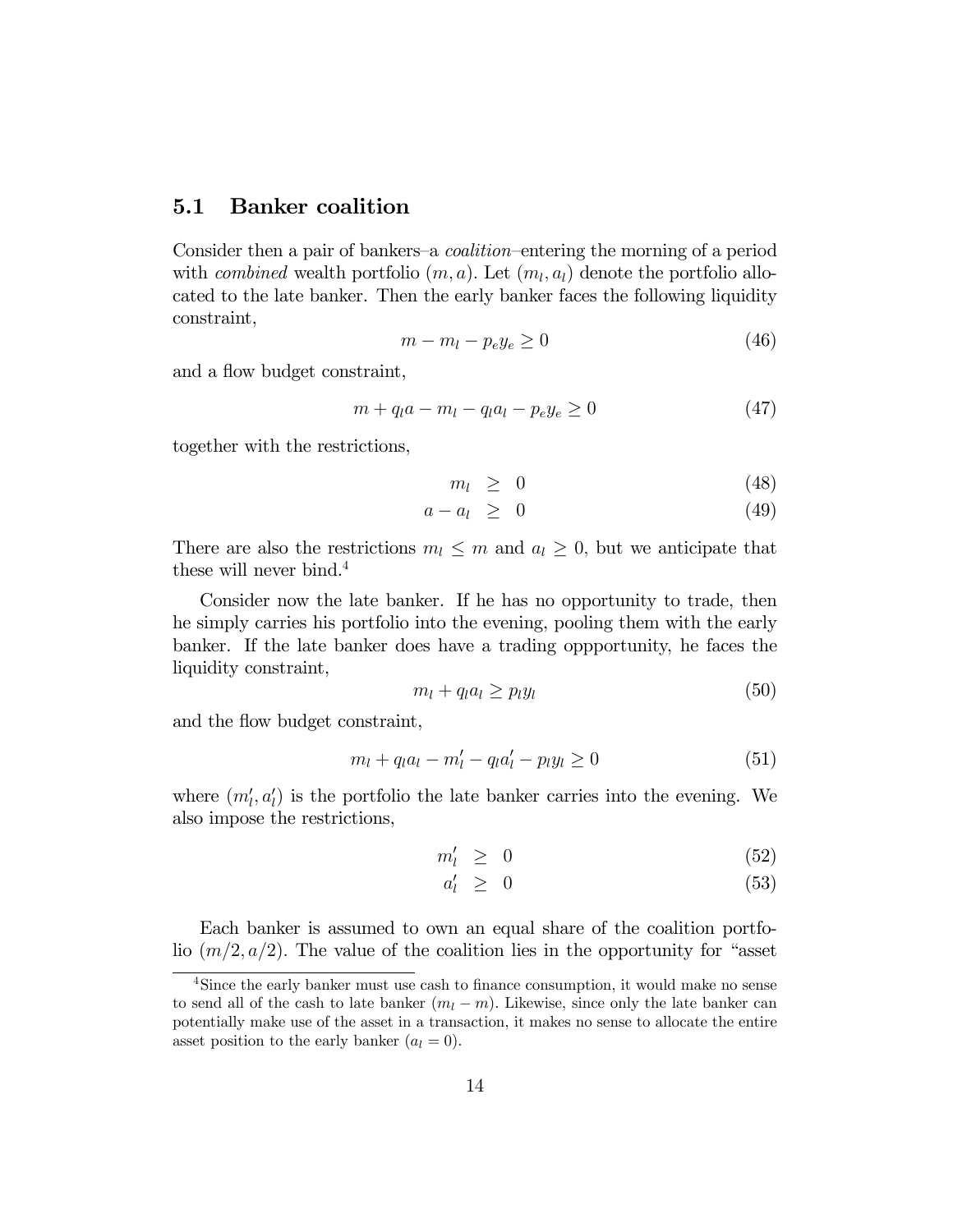trades" in the morning, conditional on type realizations. Given our setup, a natural exchange would have cash flowing to the early banker and assets flowing to the late banker; i.e.,

$$
m_l < m/2
$$
\n
$$
q_l a_l > q_l a/2
$$

If  $m_l < m/2$ , then the late banker is in effect sending  $[m/2 - m_l]$  dollars to the early banker. If  $a_l > a/2$ , then the early banker is in effect sending  $q_l$  [ $a_l - a/2$ ] dollars worth of assets to the late banker. If the value of what is exchange is equated, then the transaction can be considered either as an outright purchase of assets by the late banker, or as a fully collateralized cash loan to the early banker. (Alternatively, we might view the transaction as a fully collateralized asset loan to the late banker.)

Of course, there is no reason to believe that a "balanced" trade  $[m/2 - m_l] =$  $q_l | a_l - a/2 |$  is necessarily optimal in this relationship. In fact, we anticipate that an optimal intrabank allocation will sometimes have the property  $0 < [m/2 - m_l] < q_l [a_l - a/2]$ . In this case, the transaction looks like an overcollateralized cash loan (from late to early banker) or, equivalently, and undercollateralized asset loan (from early to late banker).

It is the undercollateralized asset loan that seems to trouble regulators concerned with the rehypothecation of assets. While the rehypothecation of borrowed cash is viewed as natural (what else is one supposed to do with borrowed cash?), the rehypothecation of borrowed assets is not.<sup>5</sup> As such, some jurisdictions place restrictions on the rehypothecation of borrowed securities. One such real-world restriction takes the following form:

$$
\theta \left[ m/2 - m_l \right] \ge q_l \left[ a_l - a/2 \right] \tag{54}
$$

for some policy parameter  $\theta > 1$ . Think of  $\theta$  as the largest leverage ratio permissible in any under collateralized asset loan (in which the collateral can be rehypothecated).<sup>6</sup> In what follows, we will be interested in examining the economic consequences of this regulatory restriction.

<sup>&</sup>lt;sup>5</sup>An image sometimes offered of the practice is that of borrowing money against a vehicle, and then discovering that your vehicle has unwittingly been sold under your nose to another agent who takes possession of it. In reality, the rehypothecation right is something a debtor must agree to beforehand.

<sup>&</sup>lt;sup>6</sup>In Canada, rehypothecation is apparently prohibited; in which case  $\theta = 1$ . In the U.K., there are apparently no legal limits to rehypothecation; in which case  $\theta = \infty$ . In the U.S.,  $\theta = 1.4$ .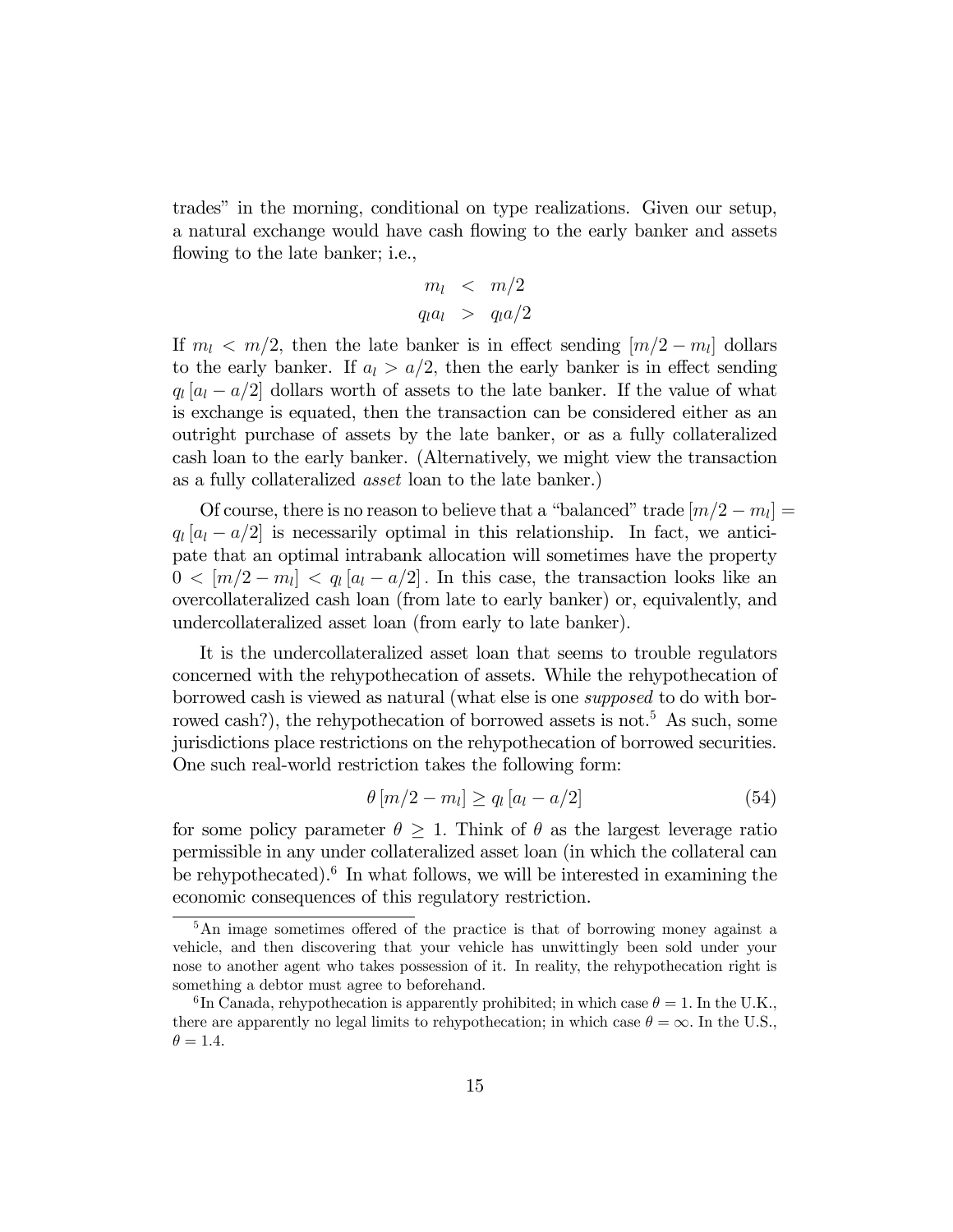Let  $B$  and  $V$  denote the coalition value functions for the morning and evening, respectively. These value functions satisfy the following recursive relationship:

$$
B(m, a) \equiv \max_{\{y_e, y_l, m_l, a_l, a'_l, m'_l\}} u(y_e) + \lambda_e[m - m_l - p_e y_e] + \zeta_e m_l + \xi_e q_l(a - a_l)
$$
  
+  $\sigma \Big\{ u(y_l) + \lambda_l[m_l + q_l a_l - p_l y_l]$   
+  $\psi[m_l + q_l a_l - m'_l - q_l a'_l - p_l y_l]$   
+  $\zeta_l m'_l + \xi_l q_l a'_l + \chi[\theta(m/2 - m_l) - q_l(a_l - a/2)]$   
+  $V(m', a') \Big\} + (1 - \sigma)V(m - p_e y_e, a)$ 

where

$$
m' \equiv [m - m_l - p_e y_e] + m'_l
$$
  
\n
$$
a' \equiv [a - a_l] + a'_l
$$

represents the coalition asset portfolio taken into the evening conditional on a late afternoon trade. Note that the non-negativity constraints (48), (49), (52) and (53) imply  $m' \geq 0, a' \geq 0$ . The Lagrange multipliers  $\lambda_e$ ,  $\zeta_e, \xi_e, \lambda_l, \psi, \zeta_l, \xi_l, \chi$  are associated with the constraints described above, and the value function  $V$  remains as defined in  $(14)$ . That is, the choice problem of the coalition in the evening is formally equivalent to what each banker faced individually in the previous section. This latter fact implies that the envelope results (17) and (18) remain valid here. Using these latter two conditions, the first-order conditions for the coalition problem in the morning are given by:

$$
u'(y_e) - [\lambda_e + 1/p]p_e = 0 \tag{55}
$$

$$
u'(y_l) - [\lambda_l + \psi] p_l = 0 \qquad (56)
$$

$$
-\lambda_e + \zeta_e + \sigma[\lambda_l + \psi - \theta \chi - 1/p] = 0 \tag{57}
$$

$$
-q_l \xi_e + \sigma [q_l (\lambda_l + \psi - \chi) - (\phi + \omega)] = 0 \tag{58}
$$

$$
-\psi + \zeta_l + 1/p = 0 \tag{59}
$$

$$
-(\psi - \xi_l)q_l + (\phi + \omega) = 0 \tag{60}
$$

From the envelope conditions associated with the coalition problem above, we have:

$$
B_1(m, a) = \lambda_e + 1/p + \sigma \theta \chi/2 \tag{61}
$$

$$
B_2(m, a) = q_l \xi_e + (\phi + \omega) + \sigma q_l \chi/2 \tag{62}
$$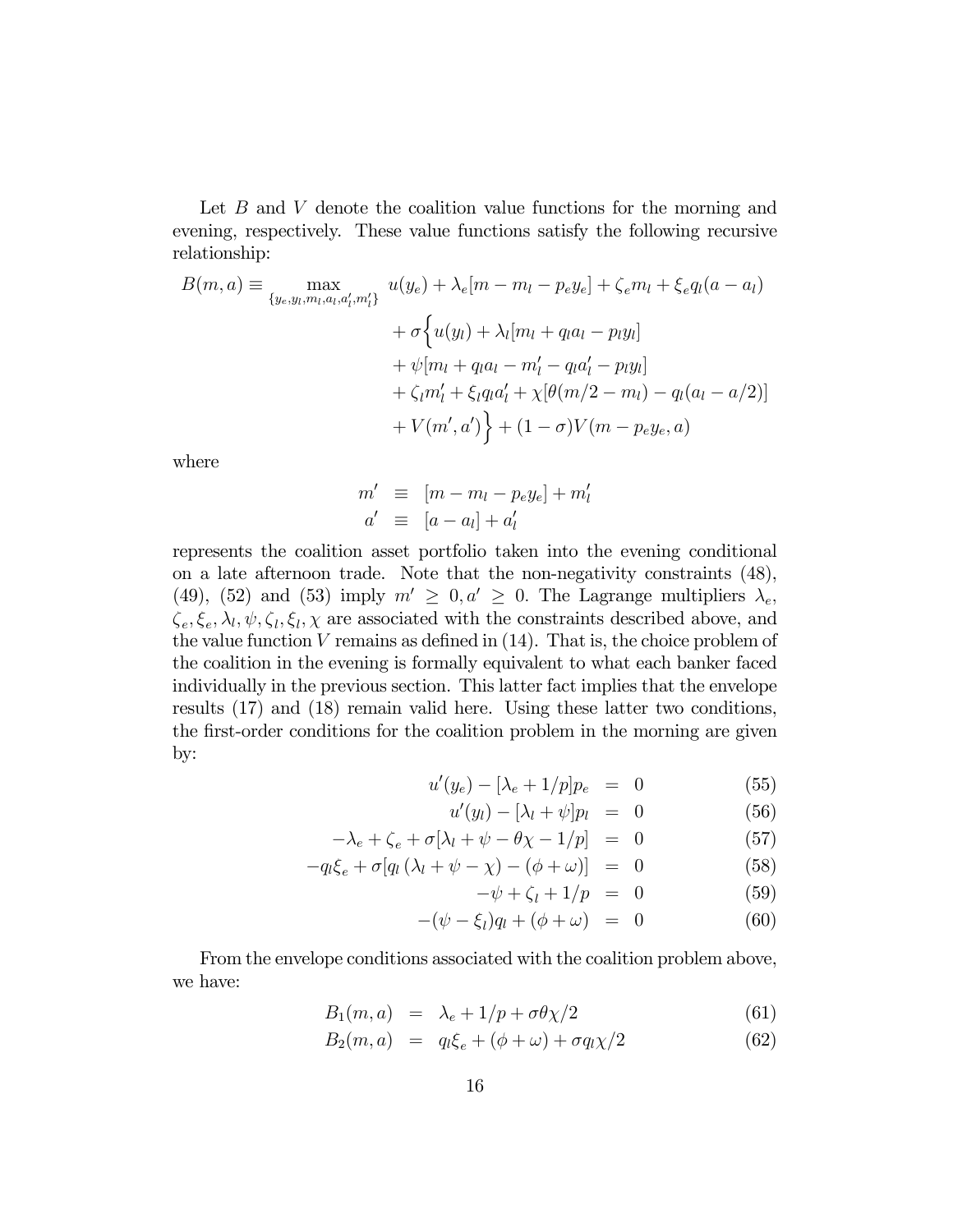Again, because the choice problem in the evening remains structurally the same for bankers whether operating together or apart, the first-order conditions (15) and (16) determining portfolio rebalance remain valid here.

Finally, note the decisions facing workers remain unaffected by the coalition structure. Thus, conditions (35), (36) and (37) continue to remain valid here.

### 5.2 Gathering restrictions

Combine (61) with (15) to form:

$$
\frac{1}{p} = \delta \left[ \lambda_e^+ + 1/p^+ + \sigma \theta \chi^+ / 2 \right] \tag{63}
$$

After some derivation (Appendix A1), we get:

$$
\mu = \delta[L(y_e) + \sigma \theta p \chi/2] \tag{64}
$$

Next, combine (62) with (16) to form:

$$
\phi = \delta \left[ q_l^+ \xi_e^+ + (\phi^+ + \omega) + \sigma q_l^+ \chi^+ / 2 \right] \tag{65}
$$

Using (58) and some derivations (Appendix A2), we get:

$$
\phi = \delta(\phi + \omega) [\sigma L(y_l) + (1 - \sigma) - \sigma p \chi/2]
$$
\n(66)

Next, combine conditions (55) and (56) with (57) to form (see Appendix A3):

$$
p\zeta_e = [L(y_e) - 1] - \sigma [L(y_l) - 1] + \sigma \theta p \chi \tag{67}
$$

Similarly, combine (56) with (58) and (36) to form, after some manipulation (Appendix A4):

$$
p\xi_e = \sigma \left[ L(y_l) - 1 \right] - \sigma p \chi \tag{68}
$$

**Lemma 4**  $y_l = y^*$  only if  $\chi = 0$ .

**Proof.** Follows form (68) and  $\xi_e \geq 0$ .

We now invoke the market-clearing condition  $m = 2M$ . Bankers in the early afternoon spend all of their cash (at the Friedman rule, they weakly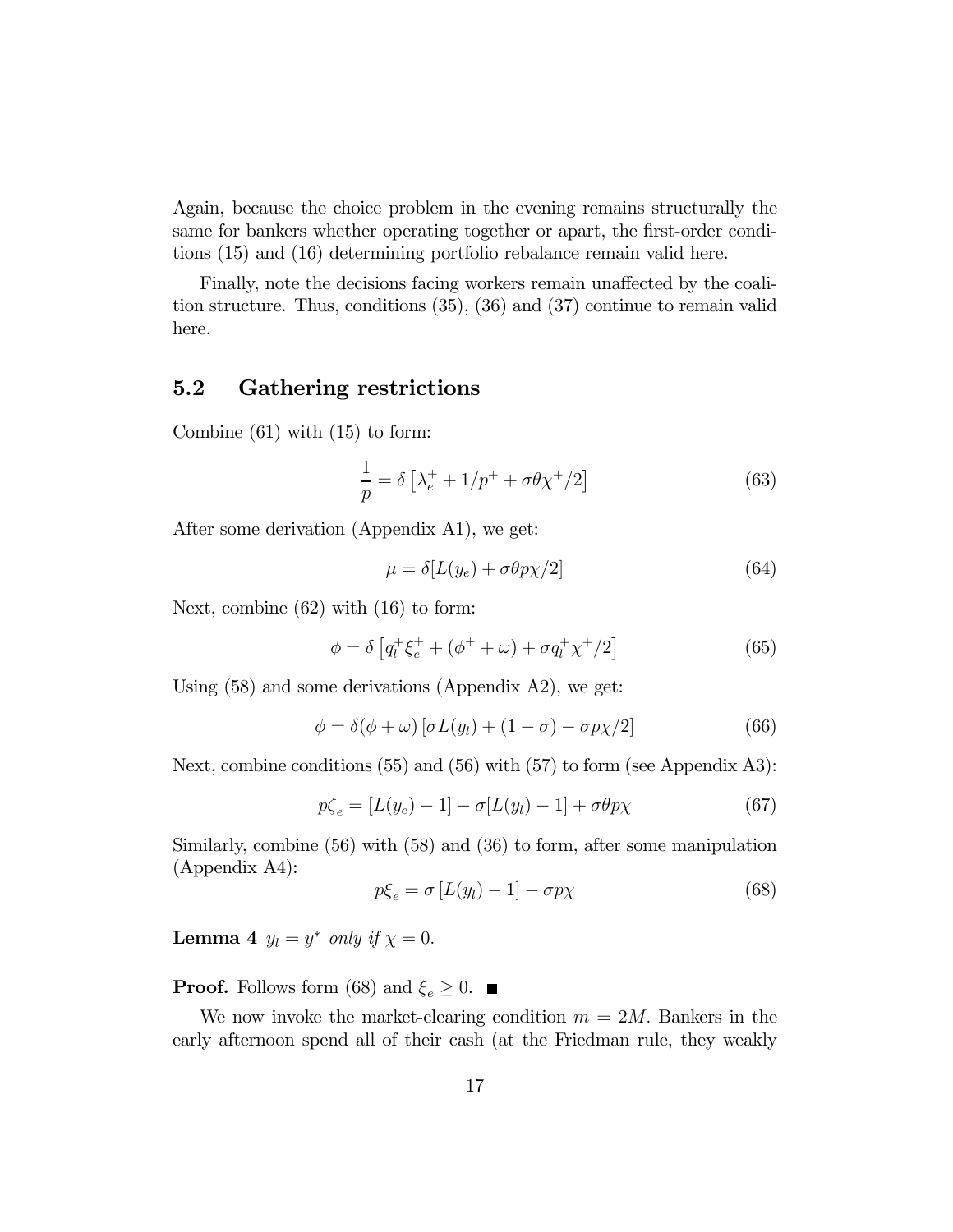prefer to do so). Thus, (46) holds with equality. Together with the marketclearing condition, we have  $2M = p_e y_e + m_l$ , which when combined with (35) yields:

$$
2M/p - m_l/p = h'(y_e)y_e \tag{69}
$$

The liquidity constraint in the late afternoon (50) and condition (36) imply:

$$
m_l/p + (\phi + \omega)a_l \ge y_l h'(y_l) \tag{70}
$$

Finally, the regulatory constraint needs to be satisfies in equilibrium. Thus,

$$
\theta[M/p - m_l/p] \ge (a_l - 1)(\phi + \omega) \tag{71}
$$

where here, we have invoked the equilibrium conditions  $m = 2M$  and  $a = 2$ . If this constraint remains slack, then  $\chi = 0$ ; otherwise  $\chi > 0$  and the condition above holds with equality.

To characterize the different possible configurations for stationary equilibria, we begin by assuming that the regulatory constraint is slack.

#### 5.3 Regulatory constraint is slack

Assume that the regulatory constraint is slack  $(\chi = 0)$ . Then from (64) we have a condition that determines  $y_e$  solely as a function of inflation  $\mu$ ; i.e.,  $\mu = \delta L(y_e)$ . Once again, the Friedman rule is consistent with first-best implementation, at least, as far as early afternoon production is concerned. Let us assume (and then verify) that  $y_l = y^*$  ( $\lambda_l = 0$ ). Then from (66) we have the standard asset-pricing formula for the Lucas tree. Assume that  $\mu > \delta$ , so that  $L(y_e) > 1$ . Since  $\lambda_l = \chi = 0$ , from (67) we have  $\zeta_e > 0$ . This, in turn, implies  $m_l = 0$ , so that (69) determines the evening price-level p; i.e.,  $2M/p = y_e h'(y_e)$ .

We now identify the circumstances under which the assumption  $y_l = y^*$ is legitimate. Essentially, we need condition (70) to hold. Since  $m_l = 0$ , we need  $(\phi + \omega)a_l \geq y^*h'(y^*)$ . With the asset priced at fundamental value and all assets allocated to the late banker  $(a_l = a = 2)$ , we need the following to be true:

$$
\omega \ge 0.5 (1 - \delta) y^* h'(y^*) \equiv \hat{\omega}
$$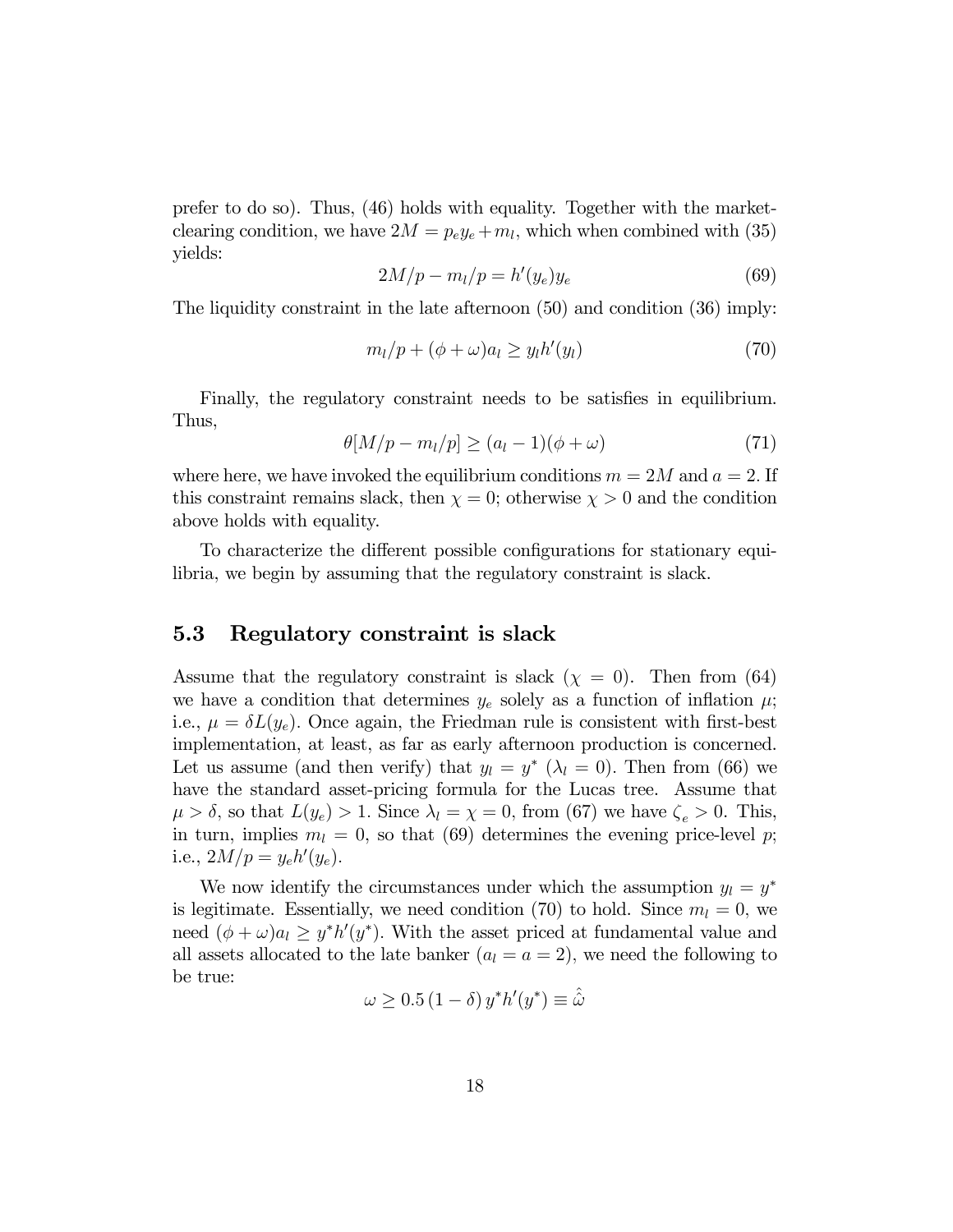Compare this latter condition with its counterpart under the earlier unit banking structure (condition 44):

$$
\omega \ge (1 - \delta) \left[ y^* h'(y^*) - y_e h'(y_e) \right] \equiv \hat{\omega}(\mu)
$$

Recall that  $\hat{\omega}(\mu)$  is strictly increasing in  $\mu \geq \delta$  and that  $\hat{\omega}(\delta)=0$ . Therefore, there exists a  $\mu = \mu_0 > \delta$  such that  $\hat{\omega}(\mu_0) = \hat{\omega}$ .

**Proposition 5** We might say a few things about this. For low inflation rates, it's easier to implement efficiency in the afternoon under unit banking. But welfare is probably higher under the coalition structure anyway (unless some strange things happen in GE).

Let us now fix  $\omega \geq \hat{\omega}$  and identify what is needed to ensure that the regulatory constraint does not bind. Recall that  $M/p = 0.5y_e h'(y_e)$ ,  $m_l =$  $0, a_l = 2$  and  $(\phi + \omega) = \omega(1 - \delta)^{-1}$ . Combining these conditions with (71), we derive:

$$
\theta \ge \left[ \frac{2\omega}{y_e h'(y_e)(1-\delta)} \right] \equiv \Theta(\omega,\mu)
$$

#### 5.4 Regulatory constraint binds

Suppose that  $\omega \geq \hat{\omega}$  and that  $\theta < \Theta(\omega, \mu)$  so that  $y_l = y^*$  is implementable when the regulatory constraint is slack but not when it binds  $(\chi > 0)$ . From (64) we have:

$$
\mu = \delta[L(y_e) + 0.5p\chi\sigma\theta]
$$

We know from Lemma X that  $\chi > 0$  implies  $y_l < y^*$ . We must have a result somewhere that says if  $y_l < y^*$  then  $y_e < y^*$ . Assuming this is the case, then the effect of a binding regulatory constraint is to *increase*  $y_e$  *closer to its first*best level. (This suggests the possibility that the regulatory constraint might improve welfare in some circumstances.) From (61), we see that if  $\chi > 0$ , then the coalition attaches additional value to cash accumulation because more cash helps to overcome the regulatory constraint on future rehypothecation. The additional cash helps finance more consumption in the early afternoon, at the expense of the late afternoon. (Consumption smoothing).

Again using (64), we can express  $\sigma \chi p$  in terms of  $y_e$ :

$$
\sigma \chi p = 2\theta^{-1} [\mu/\delta - L(y_e)], \qquad (72)
$$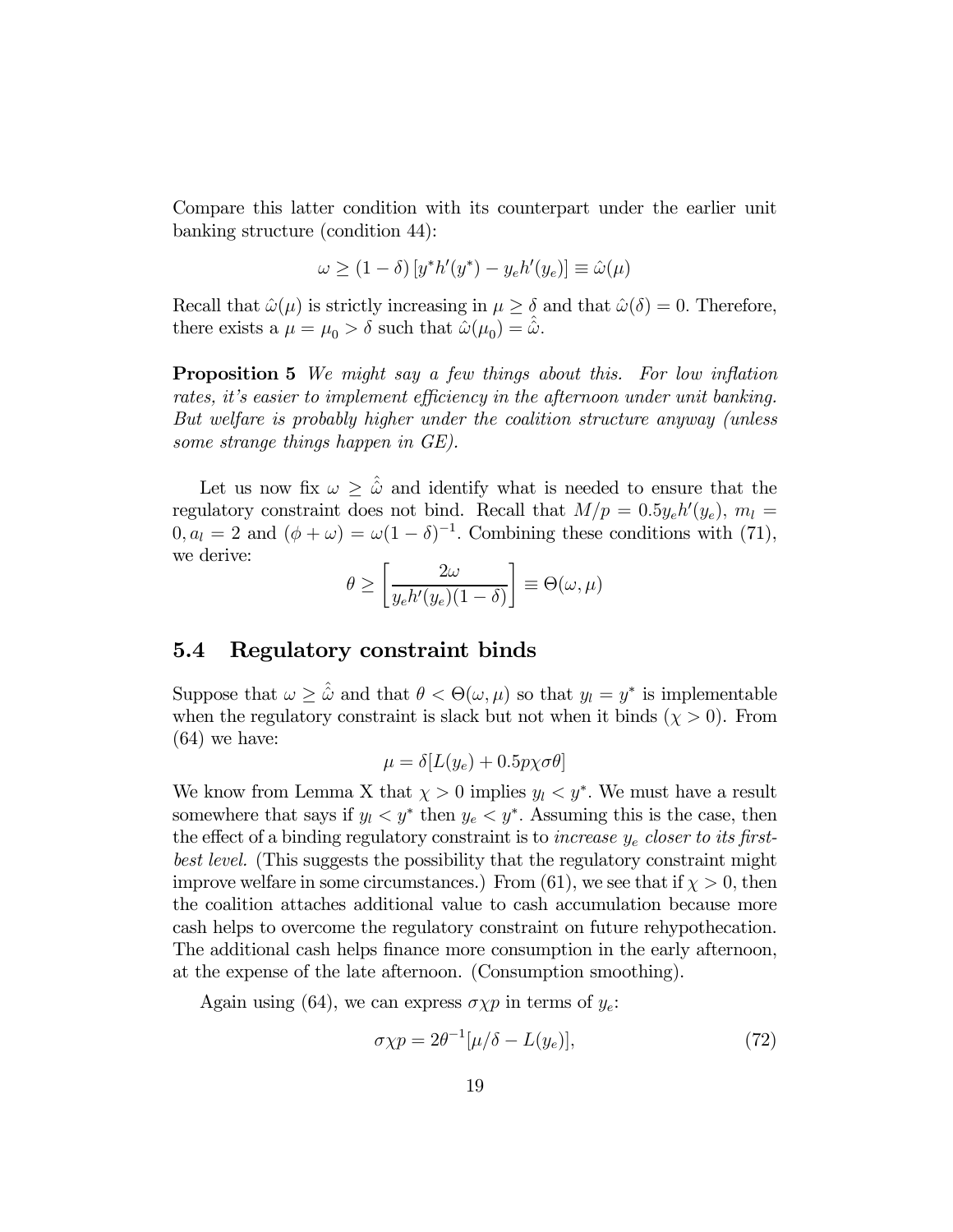which allows us to solve the asset price  $\phi$  as a function of  $(y_e, y_l)$ :

$$
\phi = \frac{\delta \omega F(y_e, y_l)}{1 - \delta F(y_e, y_l)},\tag{73}
$$

where

$$
F(y_e, y_l) \equiv 1 + \theta^{-1} [L(y_e) - \mu/\delta] + \sigma [L(y_l) - 1]
$$

For any given  $(m_l, a_l)$  we can characterize and equilibrium  $(y_e, y_l, p)$  using the market clearing condition and the liquidity and regulatory constraints, which both bind. We get:

$$
2M/p - m_l/p = h'(y_e)y_e \tag{74}
$$

$$
m_l/p + \frac{a_l \omega}{1 - \delta F(y_e, y_l)} = h'(y_l)y_l \tag{75}
$$

$$
\theta[M/p - m_l/p] = \frac{(a_l - 1)\omega}{1 - \delta F(y_e, y_l)}.
$$
\n(76)

The Lagrange multipliers on  $m_l$  and  $a_l$  imply:

$$
p\zeta_e = [\mu/\delta - 1] + [\mu/\delta - L(y_e)] - \sigma[L(y_l) - 1] \ge 0 \tag{77}
$$

$$
p\xi_e = -2\theta^{-1}[\mu/\delta - L(y_e)] + \sigma[L(y_l) - 1] \ge 0.
$$
 (78)

**Proposition 6** If  $1 < \theta < \Theta(\omega, \mu)$ , with  $\omega \geq \hat{\omega}$  and  $\mu > \delta$ , then: (i)  $L(y_e) < \mu/\delta$ ; (ii)  $y_l < y^*$ ; (iii)  $a_l \in (1, 2)$ ; and (iv)  $m_l = 0$  with  $\zeta_e > 0$ .

**Proof.** Note that under the assumptions on  $\theta$  and  $\omega$ ,  $\chi > 0$ .

- (i)  $L(y_e) < \mu/\delta$  follows from (72) and  $\chi > 0$ .
- (ii)  $y_l < y^*$ , i.e.,  $L(y_l) > 1$ , follows from  $\theta < \Theta(\omega, \mu)$ .

(iii) First, we need to show that  $F(y_e, y_l) \in (1, \delta^{-1})$ .  $F(y_e, y_l) < \delta^{-1}$ follows from (73) and  $\phi > 0$ . To show  $F(y_e, y_l) > 1$  we use (78). A simple rearrangement implies  $\theta^{-1}[L(y_e) - \mu/\delta] + F(y_e, y_l) - 1 \ge 0$ . Thus,  $F(y_e, y_l) \ge$  $1 + \theta^{-1}[\mu/\delta - L(y_e)] > 1$ , where the last inequality follows from  $L(y_e) < \mu/\delta$ .

To show  $a_l < 2$  (and hence,  $\xi_e = 0$ ), note that (75) implies

$$
\frac{[1-\delta F(y_e, y_l)]m_l/p}{1-\delta} + \frac{a_l\omega}{1-\delta} = \frac{[1-\delta F(y_e, y_l)]h'(y_l)y_l}{1-\delta}.
$$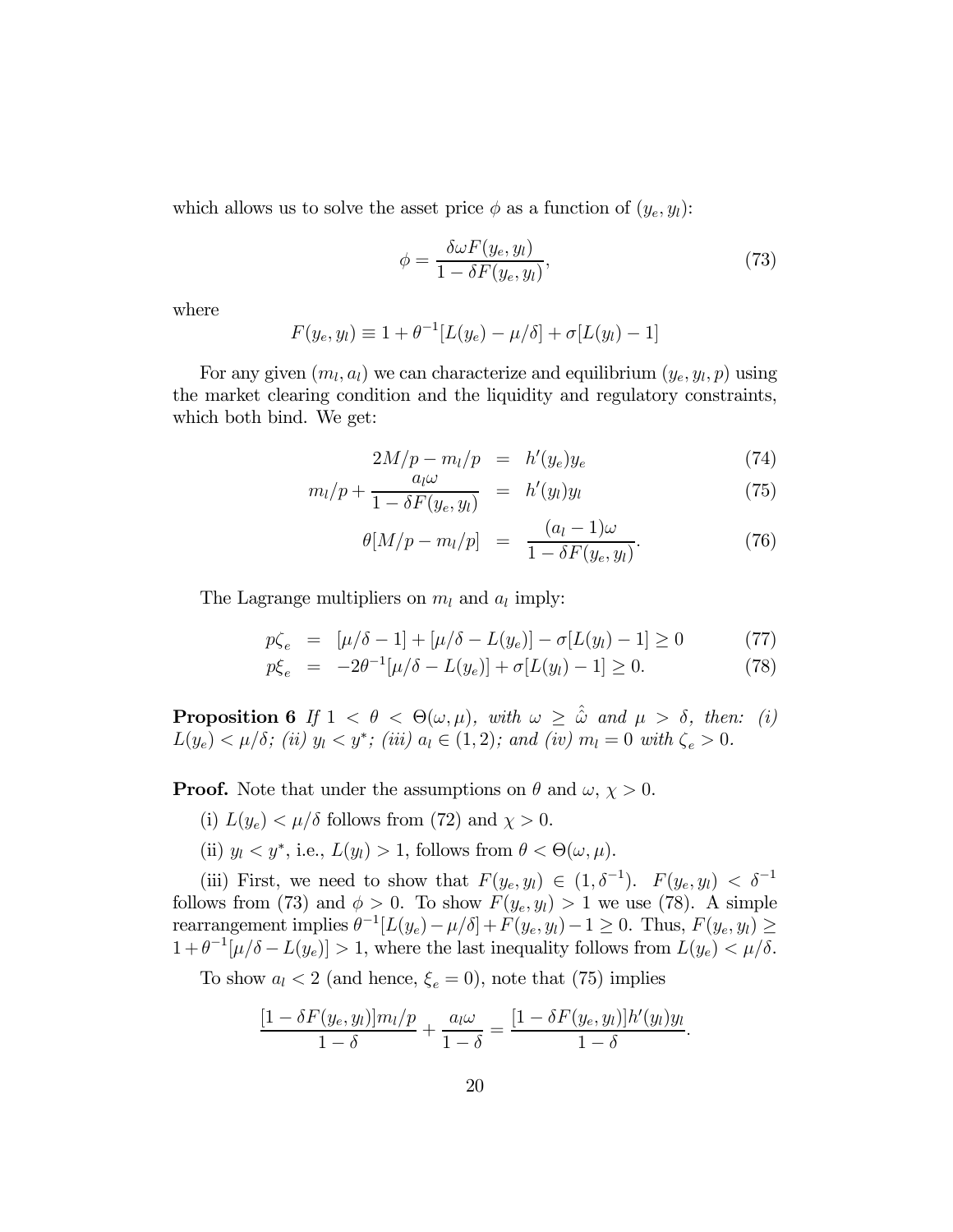Given  $m_l \geq 0$  and  $\omega \geq \hat{\omega}$  we obtain

$$
0.5a_l h'^{*})y^{*} \leq \frac{a_l \omega}{1-\delta} \leq \frac{[1-\delta F(y_e, y_l)]h'(y_l)y_l}{1-\delta}.
$$

Suppose  $a_l = 2$ . Since  $F(y_e, y_l) \in (1, \delta^{-1})$ , we get  $h'^{*}$ ) $y^* < h'(y_l)y_l$ , a contradiction with (ii). Thus,  $a_l < 2$  and  $\xi_e = 0$ .

(iv) Suppose  $\zeta_e = \xi_e = 0$ . Then, (77) and (78) imply

$$
L(y_e) - 1 = \frac{2(\theta - 1)}{(\theta - 2)} [\mu/\delta - 1]
$$
  

$$
\sigma[L(y_l) - 1] = \frac{2}{(2 - \theta)} [\mu/\delta - 1].
$$

If  $\theta > 1$ , we need both  $\theta < 2$  and  $\theta > 2$ , so this cannot be an equilibrium. Thus,  $\zeta_e > 0$  with implies  $m_l = 0$ .

Given  $m_l = 0$ ,  $a_l > 1$  follows from (76) and  $F(y_e, y_l) < \delta^{-1}$ . Note that, given  $\xi_e = 0$ , we obtainexit  $F(y_e, y_l) = f(y_e)$  where:

$$
f(y_e) \equiv 1 + \theta^{-1} [\mu/\delta - L(y_e)].
$$

Hence, for  $\theta > 1$ , the equilibrium is characterized by:

$$
h'(y_l)y_l - 0.5\theta h'(y_e)y_e = \frac{\omega}{1 - \delta f(y_e)}
$$
  

$$
\mu/\delta - L(y_e) = 0.5\theta \sigma [L(y_l) - 1],
$$

with  $m_l = 0$  and

$$
p = \frac{2M}{h'(y_e)y_e}
$$
  

$$
a_l = \frac{h'(y_l)y_l[1 - \delta f(y_e)]}{\omega}.
$$

With a binding regulatory constraint, the early banker is disposing of all the coalition's cash, while the late banker is unable to utilize all the coalition's assets. Thus, the market value of the cash loan to the early banker exceeds the market value of the asset loan to the late banker. From an outsider's perspective, this transaction would look like an under-collateralized cash loan or, equivalently, an over-collateralized asset loan.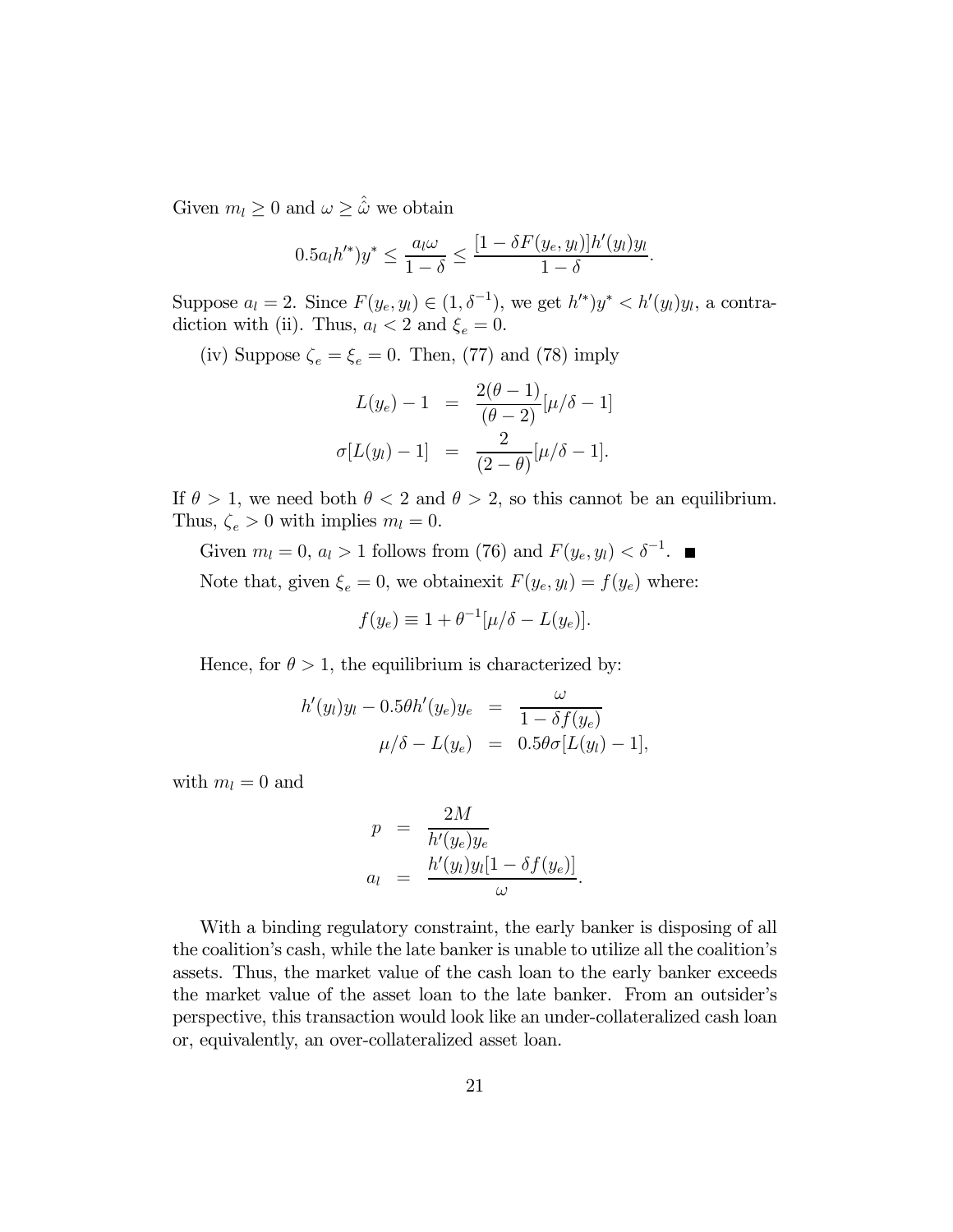## 6 Some Preliminary Experiments

### 6.1 Implications of Restricting Rehypothecation

Consider the effect of tightening an SEC 15c3-3 like rule; that is, lowering  $\theta$ (increasing  $1/\theta$ ). The following figure plots the effect on the tightness of the regulatory constraint, the price level, the asset liquidity  $(a_l)$ , and the nominal asset price  $q_l$ .



When the regulatory constraint binds, the price-level falls. Evidently, the demand for real money balances is higher—possibly because additional cash is now useful for mitigating the effects of the regulation on rehypothecation.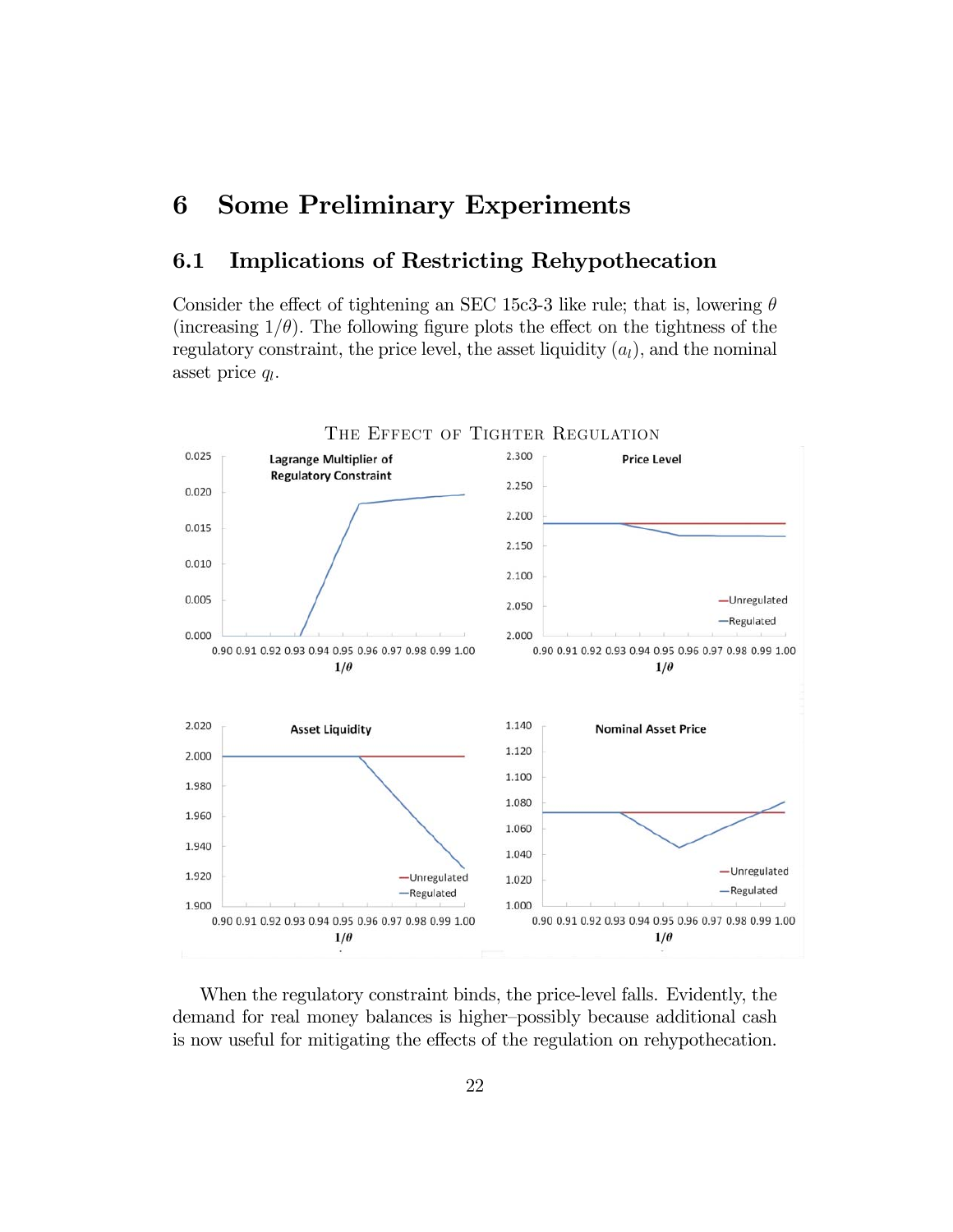The asset price behavior is bizarre and we need to think it through. In terms of output in the early and late afternoon, consider the following figure:



As expected, the restriction on rehypothecation acts like a tax on late afternoon trades. It is less obvious that the effect is also to stimulate early afternoon trades. But since the regulation increases the purchasing power of money (because of the increased demand for it), early afternoon bankers are now able to purchase more output with the cash at hand. And indeed, ex ante bank coalition welfare is generally higher as a result. (An application of the theorem of the second best here).

### 6.2 Implications of Inflation (Low Nominal Interest Rates)

Curiously, the effect of higher inflation has much the same effect, qualitatively, as the effect of tighter regulation, except on nominal variables (and except on welfare).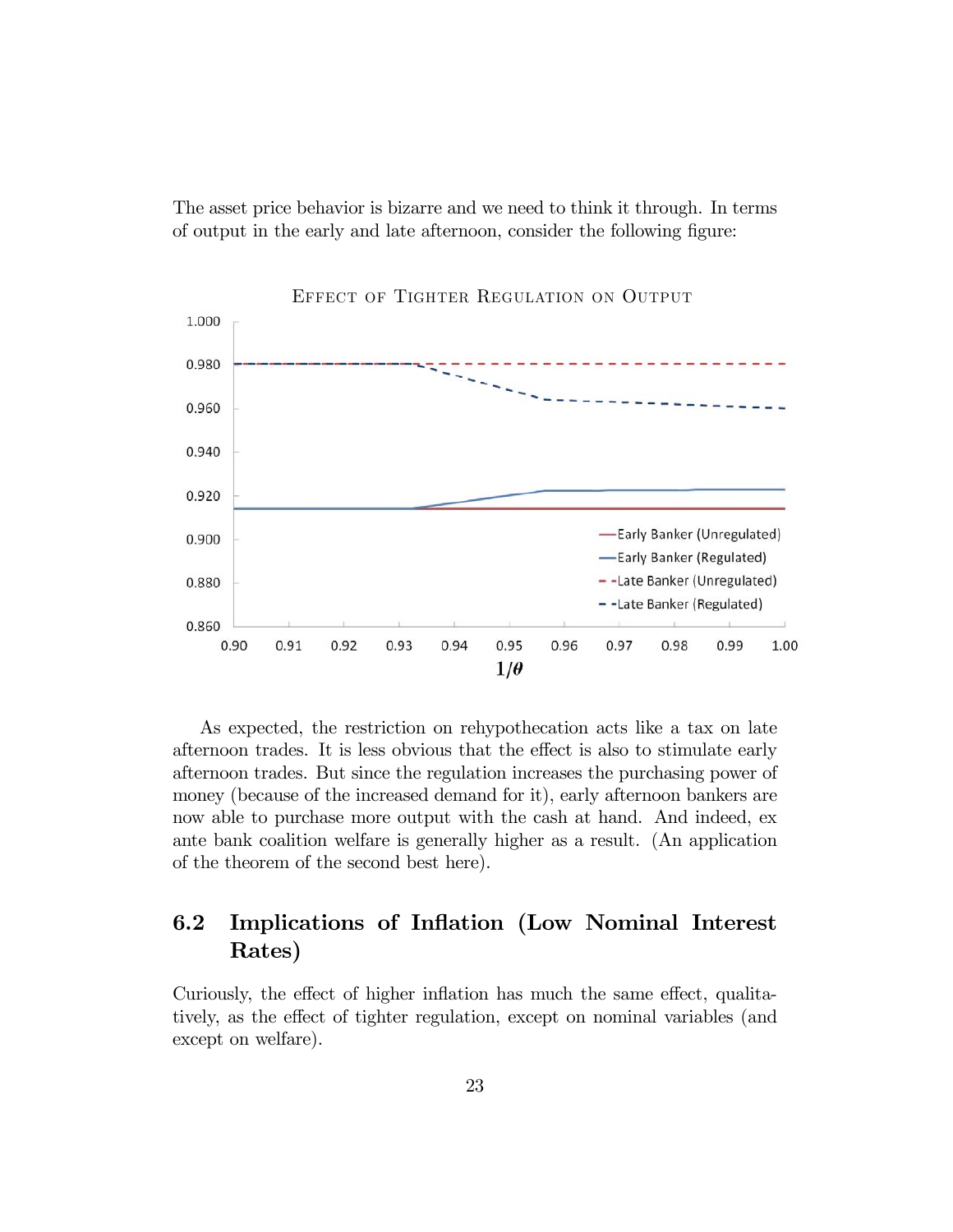

24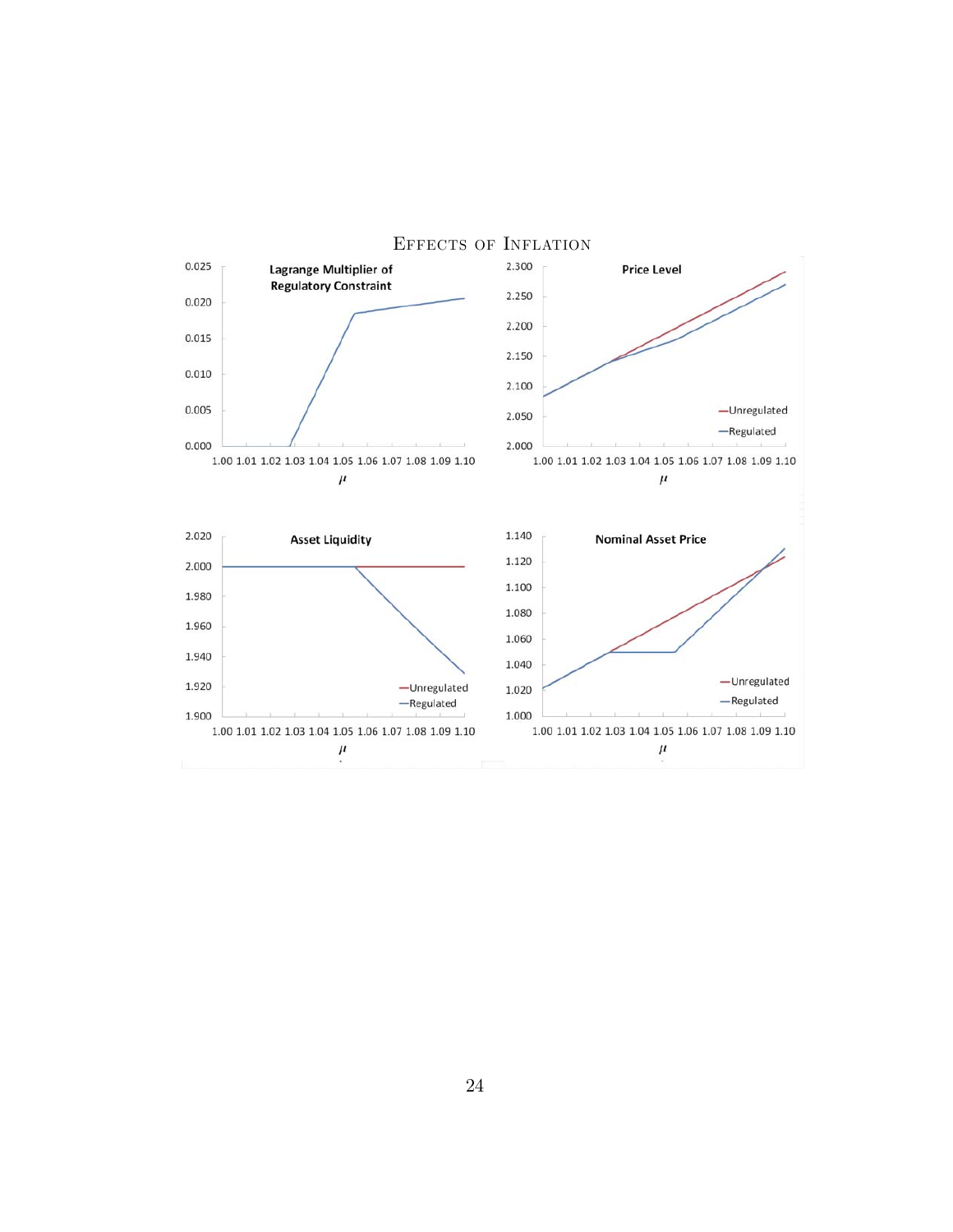



The following diagram reports the percentage of afternoon consumption a banker would have to be compensated to have his rehypothecation rights removed (beginning in a regulated and unregulated state to begin with). Note that the welfare benefits of rehypothecation diminish as inflation becomes lower.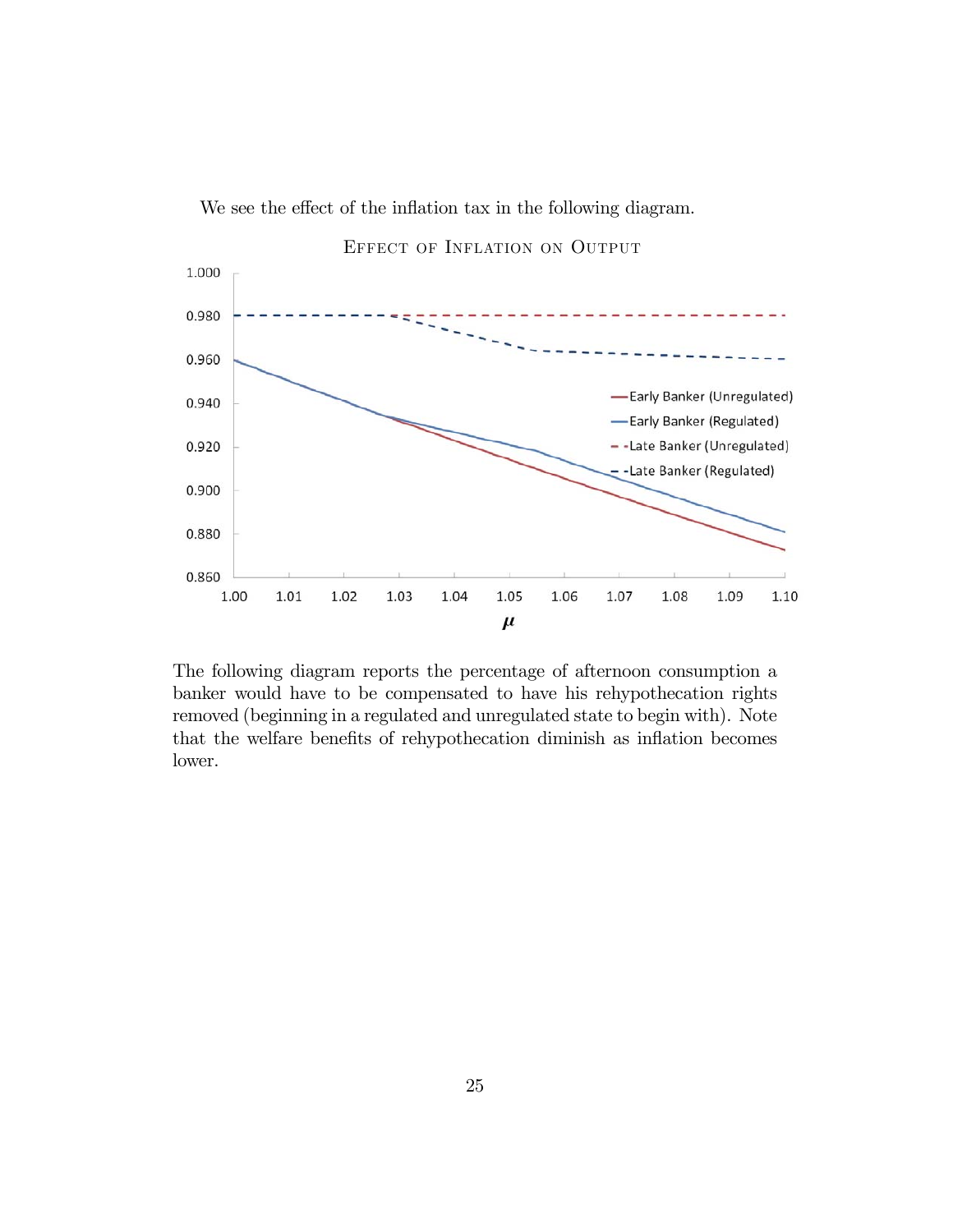

26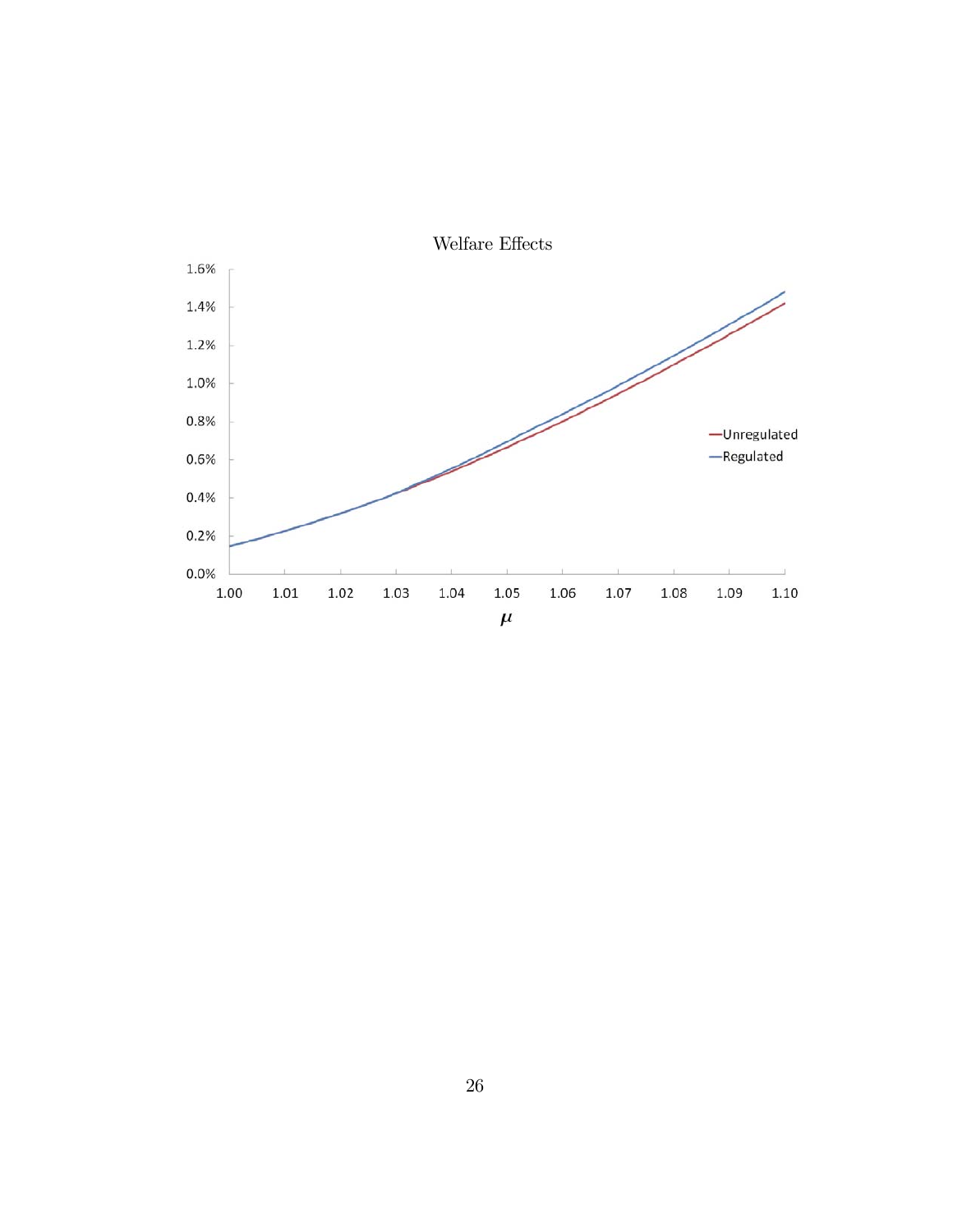## 7 Appendix

### 7.1 A1

Condition (55) implies  $\left[\lambda_e^+ + 1/p^+\right] = u'(y_e)/p_e^+$ , which when combined with the expression (63) yields:

$$
\frac{1}{p} = \delta \left[ \frac{1}{p_e^+} u'(y_e) + 0.5 \chi^+ \sigma \theta \right]
$$

Now, multiply through by  $p^+$ . By stationarity,  $(p^+/p) = \mu$  and  $p^+\chi^+ = p\chi$ . Moreover, by condition (35),  $(p^{+}/p_{e}^{+}) = 1/h'(y_{e})$ . Combining these restrictions yields (64).

### 7.2 A2

Condition (58) implies  $q_l \xi_e = \sigma[q_l(\lambda_l + \psi - \chi) - (\phi + \omega)]$ , which when combined with (65) yields:

$$
\phi = \delta \left[ \sigma \left[ q_l^+ \left( \lambda_l^+ + \psi^+ - \chi^+ \right) - \left( \phi^+ + \omega \right) \right] + \left( \phi^+ + \omega \right) + \sigma q_l^+ \chi^+ / 2 \right]
$$

$$
\phi = \delta \left[ \sigma q_l^+ \left( \lambda_l^+ + \psi^+ \right) + (1 - \sigma) \left( \phi^+ + \omega \right) - \sigma q_l^+ \chi^+ / 2 \right]
$$

Using condition (56)  $[\lambda_l^+ + \psi^+] = u'(y_l)/p_l^+$ , we derive:

$$
\phi = \delta \left[ \sigma q_l^+ \left( \frac{1}{p_l^+} u'(y_l) \right) + (1 - \sigma)(\phi^+ + \omega) - \sigma q_l^+ \chi^+ / 2 \right]
$$

$$
\phi = \delta \left[ \sigma \frac{q_l^+}{p_+^+} \left( \frac{p_+^+}{p_l^+} u'(y_l) \right) + (1 - \sigma)(\phi^+ + \omega) - \sigma \frac{q_l^+}{p_+^+} p_+^+ \chi^+ / 2 \right]
$$

Now use conditions (36) and (37) to derive:

$$
\phi = \delta(\phi^+ + \omega) \left[ \sigma L(y_l) + (1 - \sigma) - \sigma p^+ \chi^+ / 2 \right]
$$

Imposing stationarity  $\phi = \phi^+$  and  $p\chi = p^+\chi^+$  and rearranging yields (66).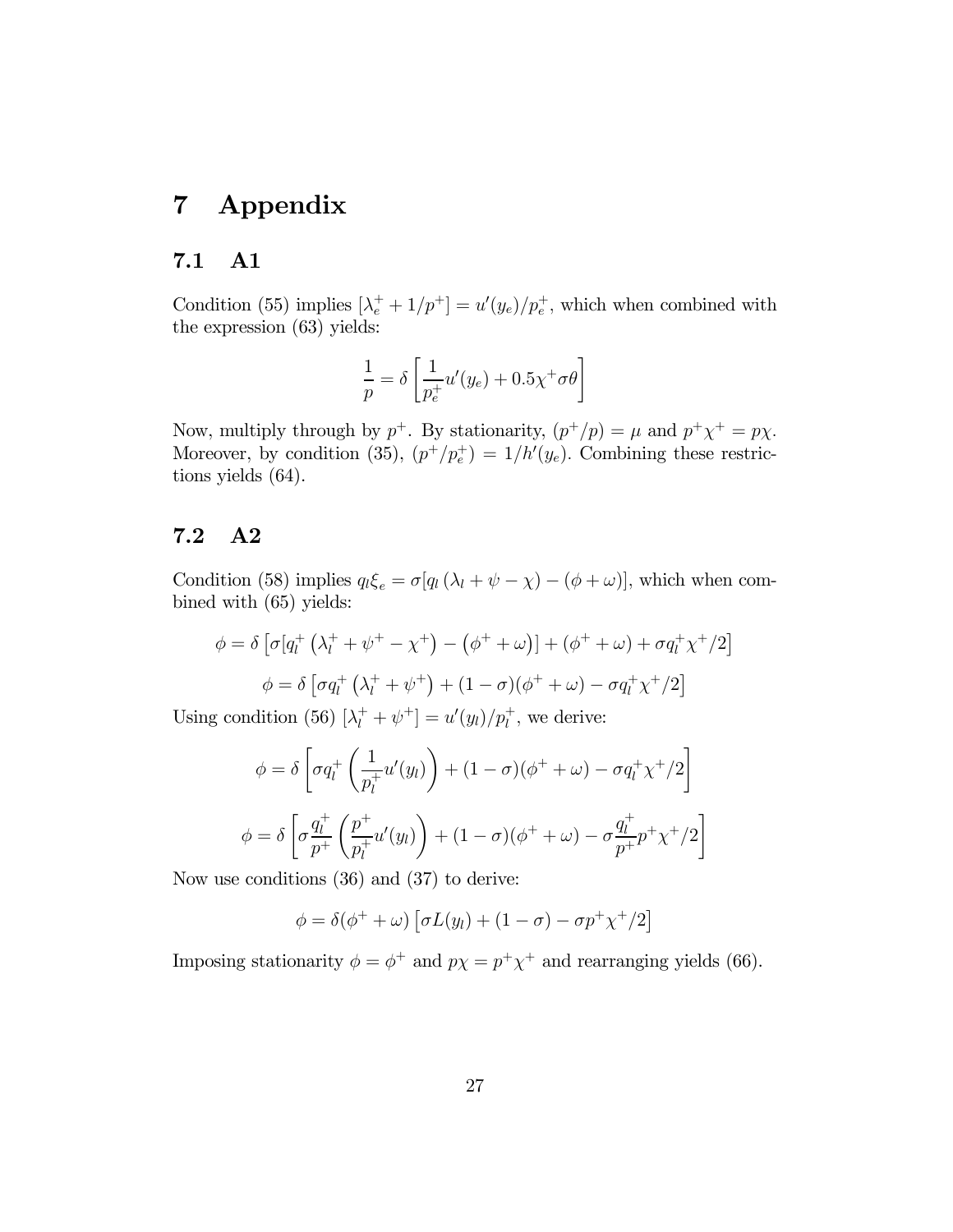### 7.3 A3

From (57) we have:

$$
\zeta_e = \lambda_e - \sigma[\lambda_l + \psi - \theta \chi - 1/p]
$$

Using condition (56),

$$
\zeta_e = \lambda_e - \sigma \left[\frac{1}{p_l} u'(y_l) - \theta \chi - 1/p\right]
$$

From condition (55) we have  $\lambda_e = u'(y_e)/p_e - 1/p$  which, when combined with the expression above, yields:

$$
\zeta_e = \frac{1}{p_e} u'(y_e) - 1/p - \sigma \left[ \frac{1}{p_l} u'(y_l) - \theta \chi - 1/p \right]
$$

$$
p \zeta_e = \frac{p}{p_e} u'(y_e) - 1 - \sigma \left[ \frac{p}{p_l} u'(y_l) - \theta p \chi - 1 \right]
$$

Now use conditions (35) and (36) to get:

$$
p\zeta_e = L(y_e) - 1 - \sigma[L(y_l) - \theta p \chi - 1]
$$

$$
p\zeta_e = [L(y_e) - 1] - \sigma[L(y_l) - 1] + \sigma \theta p \chi
$$

### 7.4 A4

Condition (58) implies:

$$
\xi_e = \sigma \left[ (\lambda_l + \psi - \chi) - \frac{(\phi + \omega)}{q_l} \right]
$$

$$
\xi_e = \sigma (\lambda_l + \psi) - \sigma \frac{(\phi + \omega)}{q_l} - \sigma \chi
$$

Use (56) to get:

$$
\xi_e = \sigma \frac{1}{p_l} u'(y_l) - \sigma \frac{(\phi + \omega)}{q_l} - \sigma \chi
$$

$$
p\xi_e = \sigma \frac{p}{p_l} u'(y_l) - \sigma \frac{p(\phi + \omega)}{q_l} - \sigma p \chi
$$

$$
p\xi_e = \sigma [L(y_l) - 1] - \sigma p \chi
$$